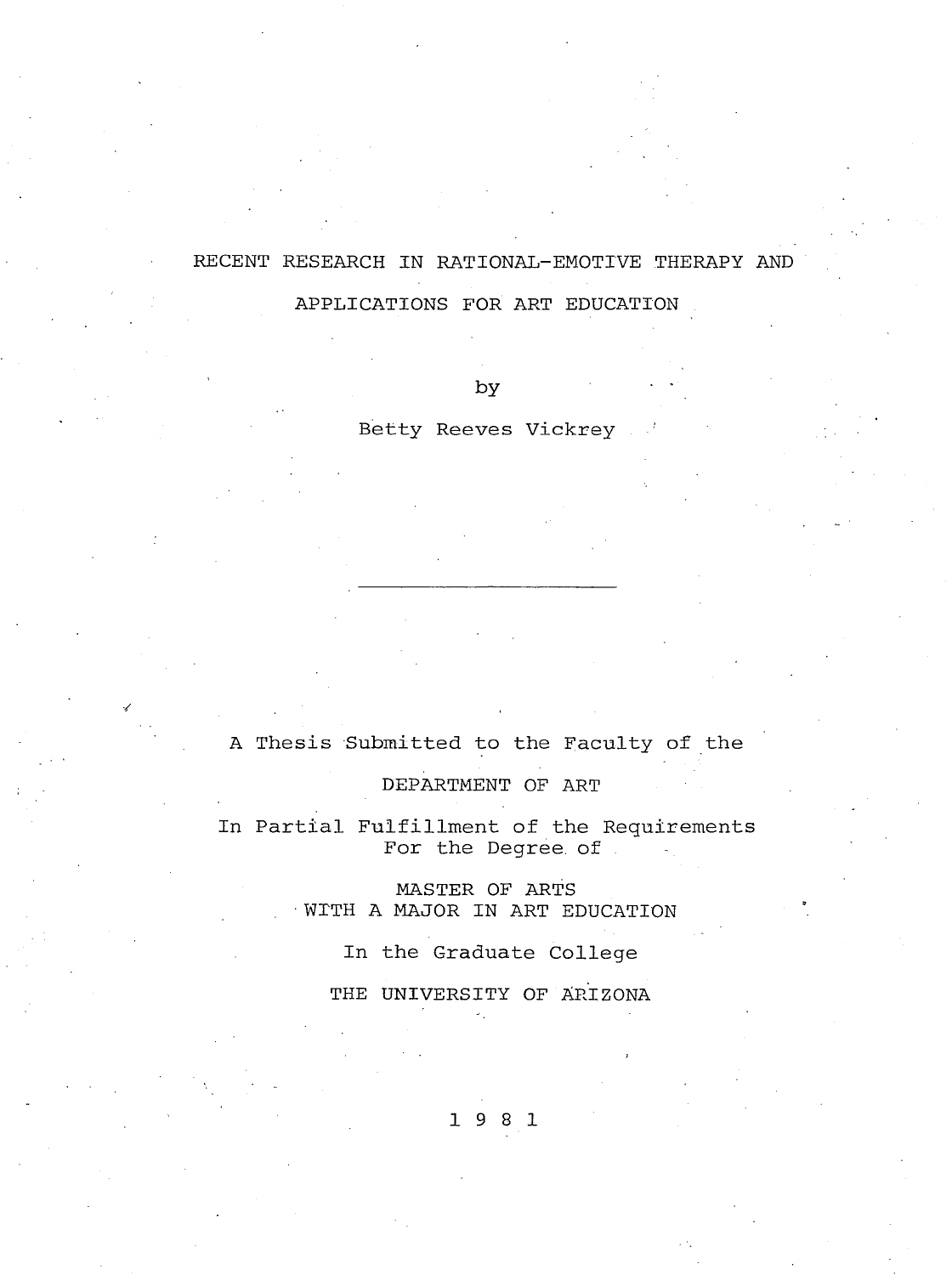#### **STATEMENT BY AUTHOR**

**This thesis has been submitted in partial fulfillment of requirements for an advanced degree at The University of Arizona and is deposited in the University Library to be made available to borrowers under rules of the Library.**

**Brief quotations from this thesis are allowable without special permission, provided that accurate acknowledgment of source is made. Requests for permission for extended quotation from or reproduction of this manuscript in whole or in part may be granted by the head of the major department or the Dean of the Graduate College when in his judgment the proposed use of the material is in the interests of scholarship. In all other instances, however, permission must be obtained from the author.**

SIGNED: Betty Wickrey

#### **APPROVAL BY THESIS DIRECTOR**

**This thesis has been approved on the date shown below:**

**JEAN C . RUSH Associate Professor of Art Education**

**/?#/**

**Date**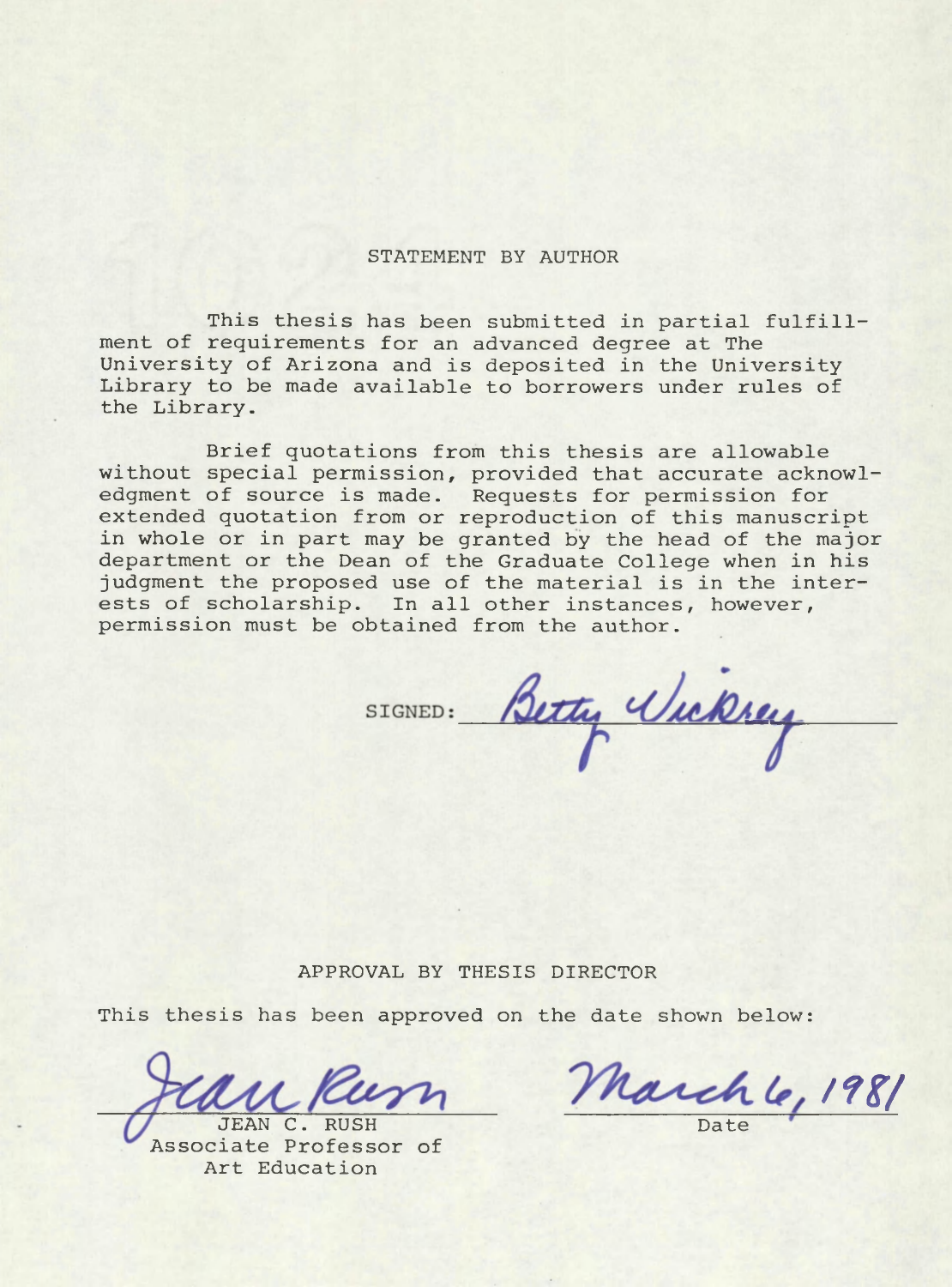# **ACKNOWLEDGMENT .**

**The author gratefully acknowledges the contribu^ tions of Dr. Warren Anderson, Dr. Robert Cardinale, and especially Dr. Jean Rush.**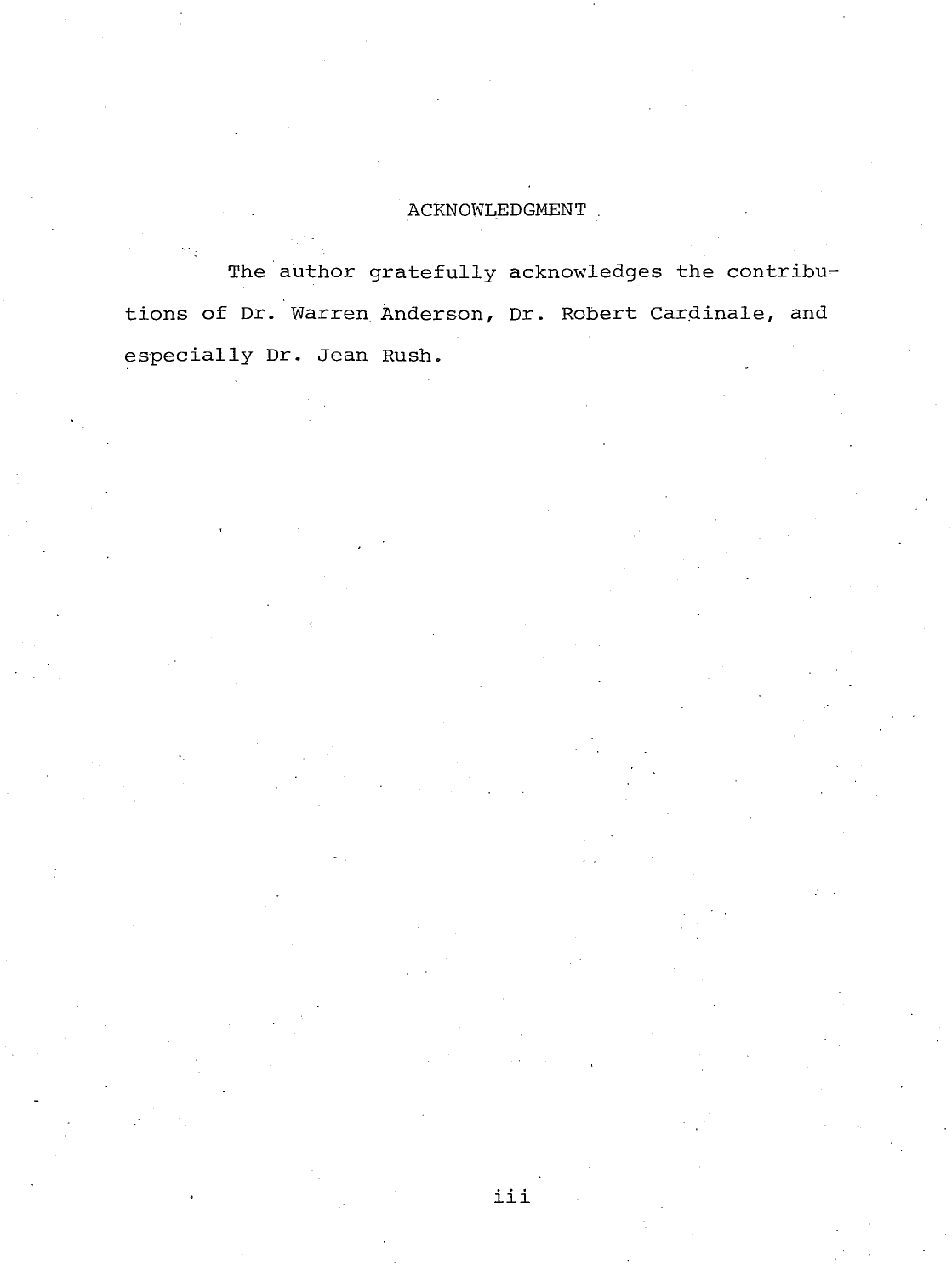# **TABLE OF CONTENTS**

|                                                                                                                                                                                                                       |  |  |  | Page                                |
|-----------------------------------------------------------------------------------------------------------------------------------------------------------------------------------------------------------------------|--|--|--|-------------------------------------|
| ABSTRACT.                                                                                                                                                                                                             |  |  |  | ٦T                                  |
| INTRODUCTION                                                                                                                                                                                                          |  |  |  |                                     |
| RATIONAL-EMOTIVE THERAPY THEORIES                                                                                                                                                                                     |  |  |  | Б,                                  |
| Thinking Creates Emotion.<br>Irrational Thinking .<br>.<br>$Self-Rating   $<br>Locus of Control<br>The Language of E-Prime<br>. <b>.</b><br>APPLICATIONS TO ART EDUCATION                                             |  |  |  | 5<br>6<br>6<br>7<br>10 <sup>°</sup> |
| Classroom Exposure to RET Principles and<br>Language Fosters Behavior Change<br>Discouragement and Remotivation<br>Developing a Rational System of Self-<br>Evaluative Student Behaviors.<br>Suggestions for Research |  |  |  | 10<br>12 <sup>°</sup><br>13<br>17   |
| BIBLIOGRAPHY<br>SELECTED                                                                                                                                                                                              |  |  |  | 19                                  |

**iv**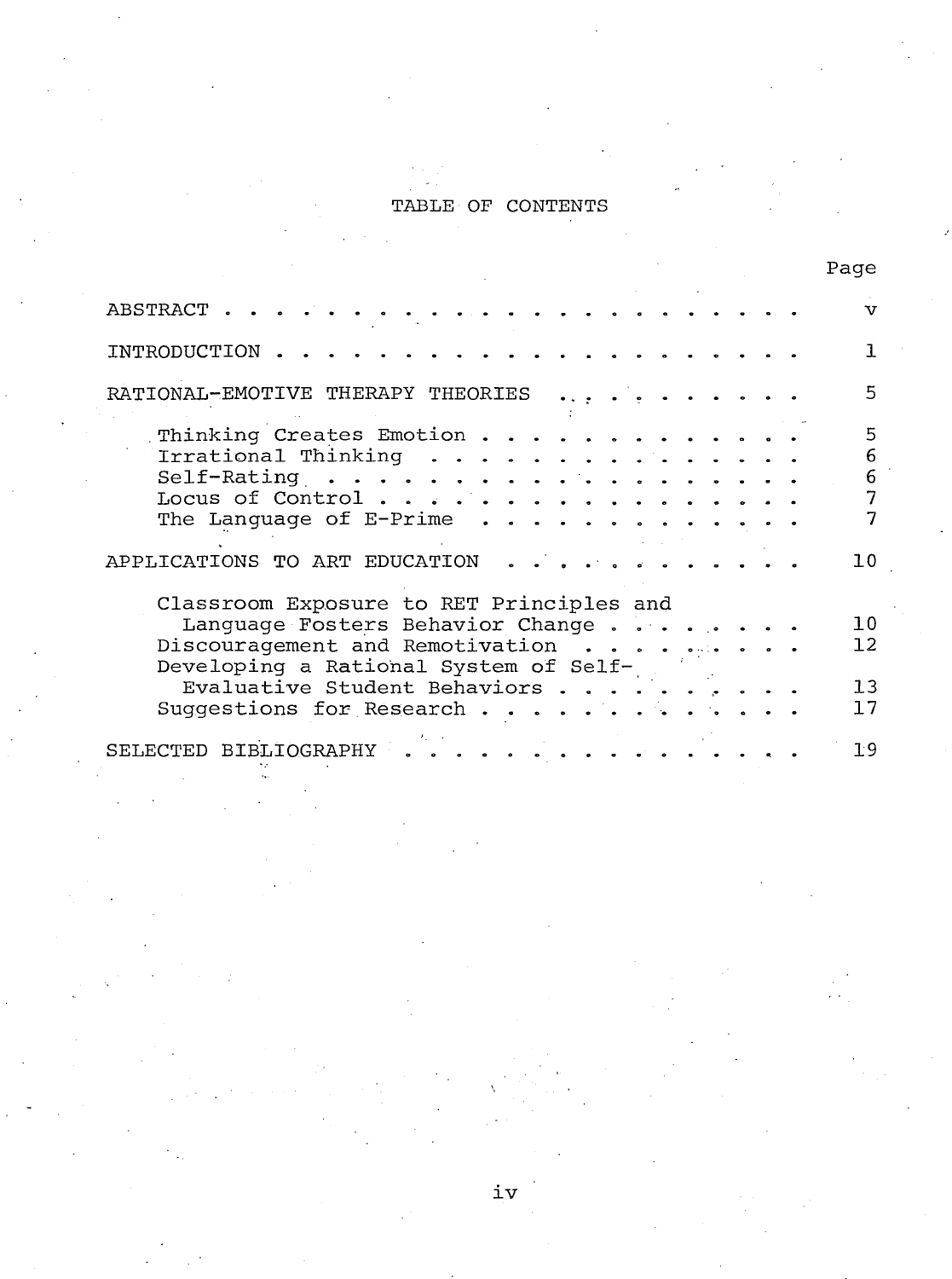#### **ABSTRACT**

**Thought as formative to emotions is the central concept of Rational-Emotive Therapy (RET). RET advances the idea that people can be trained to think more rationally by avoiding the use of absolutistic and overgeneral words, and thus alter their inappropriate emotions and behaviors. A form of language called E-prime, in which the use of the verb to be is avoided is also advocated by RET theorists.**

**Art educators may be able to more effectively manage some major problems which arise in art learning situations by implementing RET principles and language in the art classroom. This paper examines RET principles significant to art learning and advances specific applications of these principles and concepts for art educators.**

**v**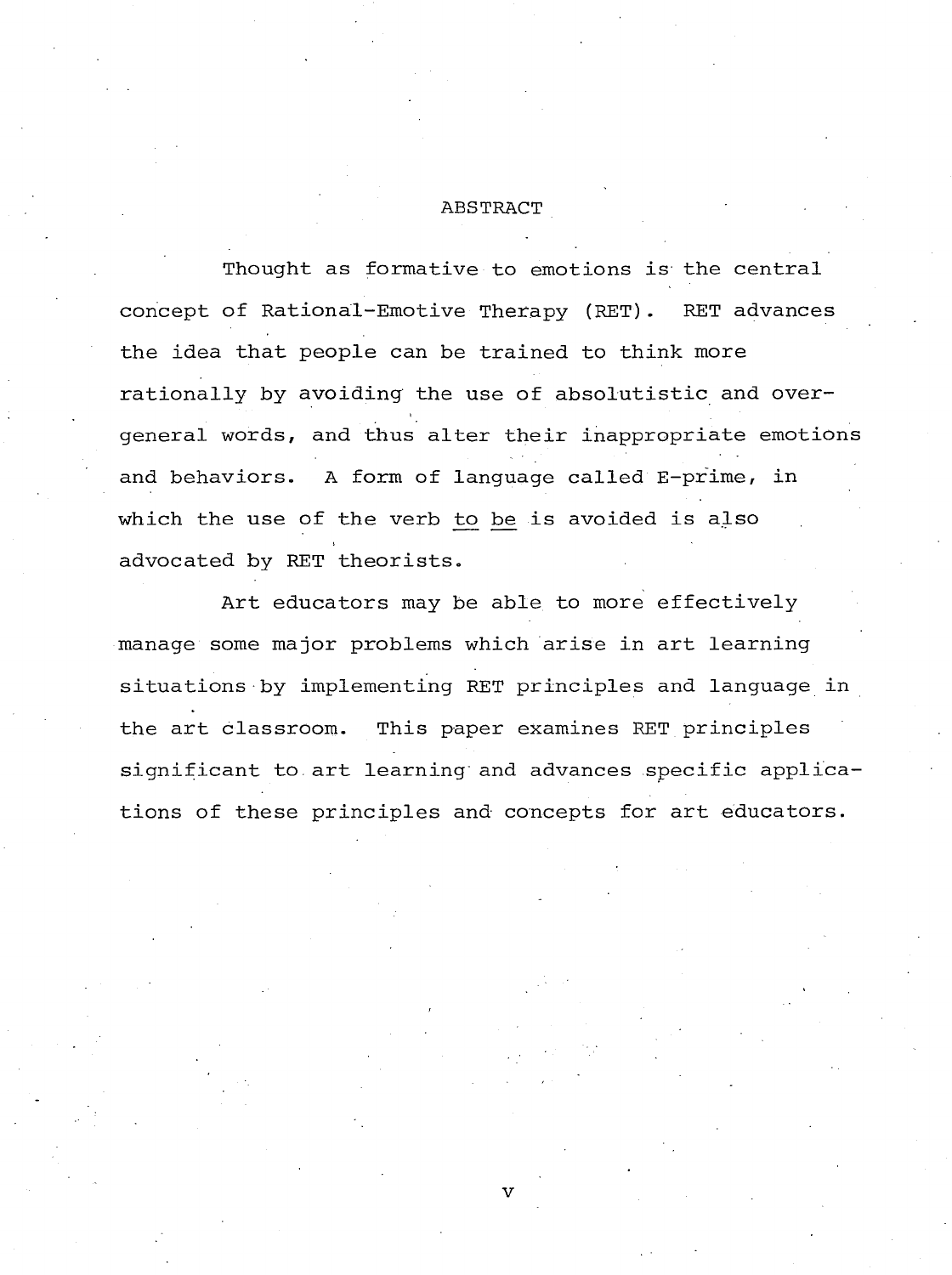# **INTRODUCTION**

**The salient premise of this paper is that language affects emotions and thus behavior. By the development and use of a rational language pattern art teachers can help students develop more rational belief systems, help . students develop a rational system of evaluative behaviors with respect to art work, and positively affect the artistic quality of student art work.**

**In the past, creative ability was looked upon as either a mystical occurrence or a simple accident of heredity. Today many educators, psychologists, and philosophers are attempting to make definitive statements about the educator's role in the nurturance of creative ability. They believe that teachers have the power to elicit and enhance creativity by encouraging and discouraging certain responses and behaviors in their students. Art educators can utilize information from these other areas of learning to aid them in the enhancement of a creative environment.**

**How can a teacher encourage or discourage behaviors in an art learning situation? Dreikurs and Grey (1970, p. 26) state that "encouragement involves the ability to accept the child as worthwhile, regardless of any deficiency, and to assist him in developing his capacities**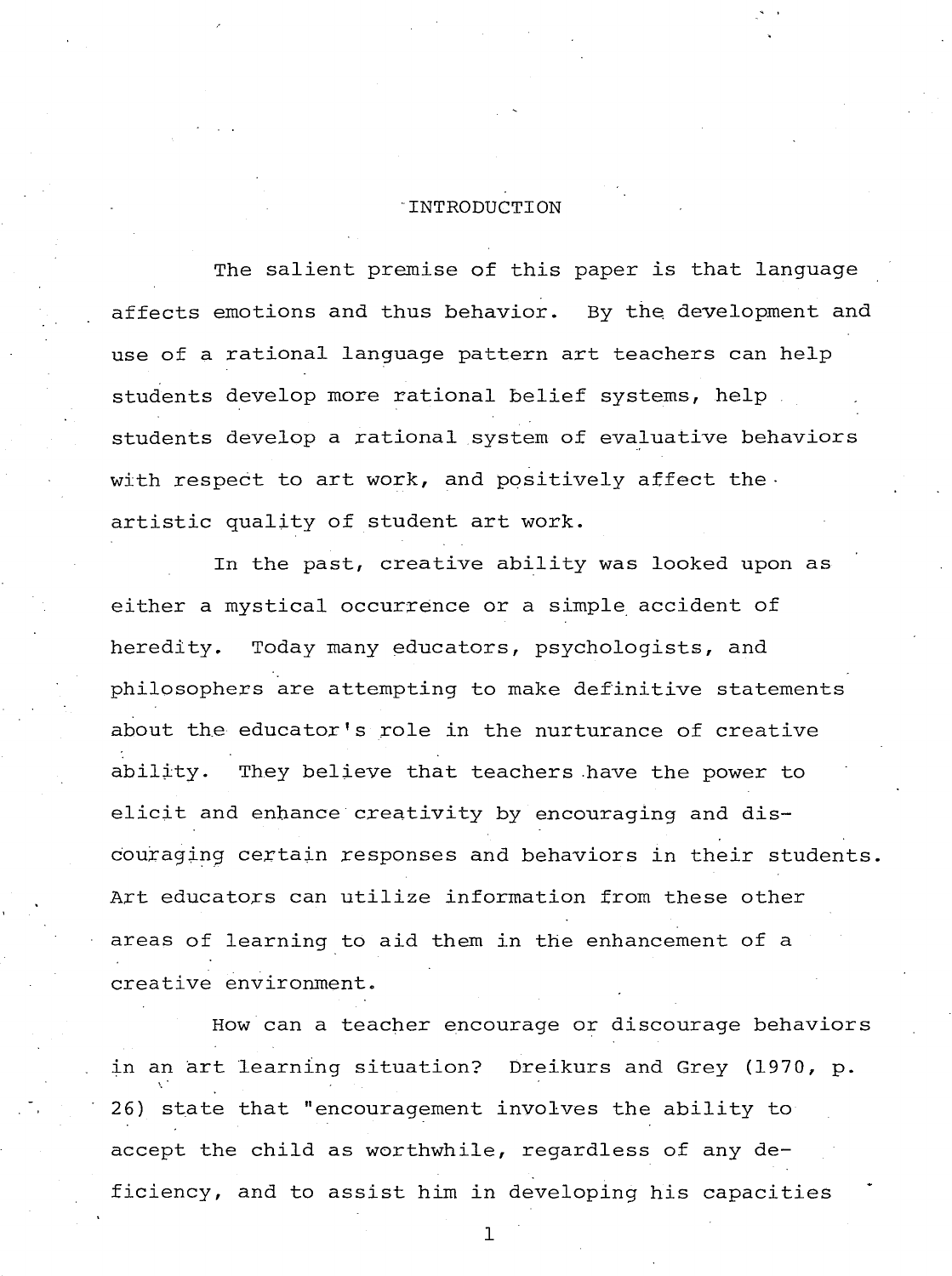**arid potentialities." Although the concept of encouragement is widely embraced, many teachers misunderstand the principles of encouragement and inadvertently discourage their students.**

**Oral language is one of the primary modes of communication utilized for student encouragement. Learning theorists are just now uncovering the relationship between language and other kinds of behaviors, such as creative behaviors. Psycholinguists believe that language provides a system for programming our perceptions, our actions, and our emotions. Learning can take place only if appropriate % internal language exists. In addition, many cognitivebehavior theorists believe that some forms of internal language generate emotions. One theory of human behavior with promise for changing creative behaviors is Rational-Emotive Therapy.**

**Albert Ellis originated Rational-Emotive Therapy (RET), a form of semantic psychotherapy, in 1955. In.A.New Guide to Rational Living, Ellis and Harper (1975, p. 15) state:**

**As human, you have four basic processes, all indispensable to your survival and happiness: 1. You perceive or sense— see, taste, smell, feel, hear. 2. You feel or emote--love, hate, fear, feel guilty, or depressed. 3. You move or act-** walk, eat, swim, climb, and so forth. 4. You **reason or think-^-remember, imagine, hypothesize, conclude, solve problems.**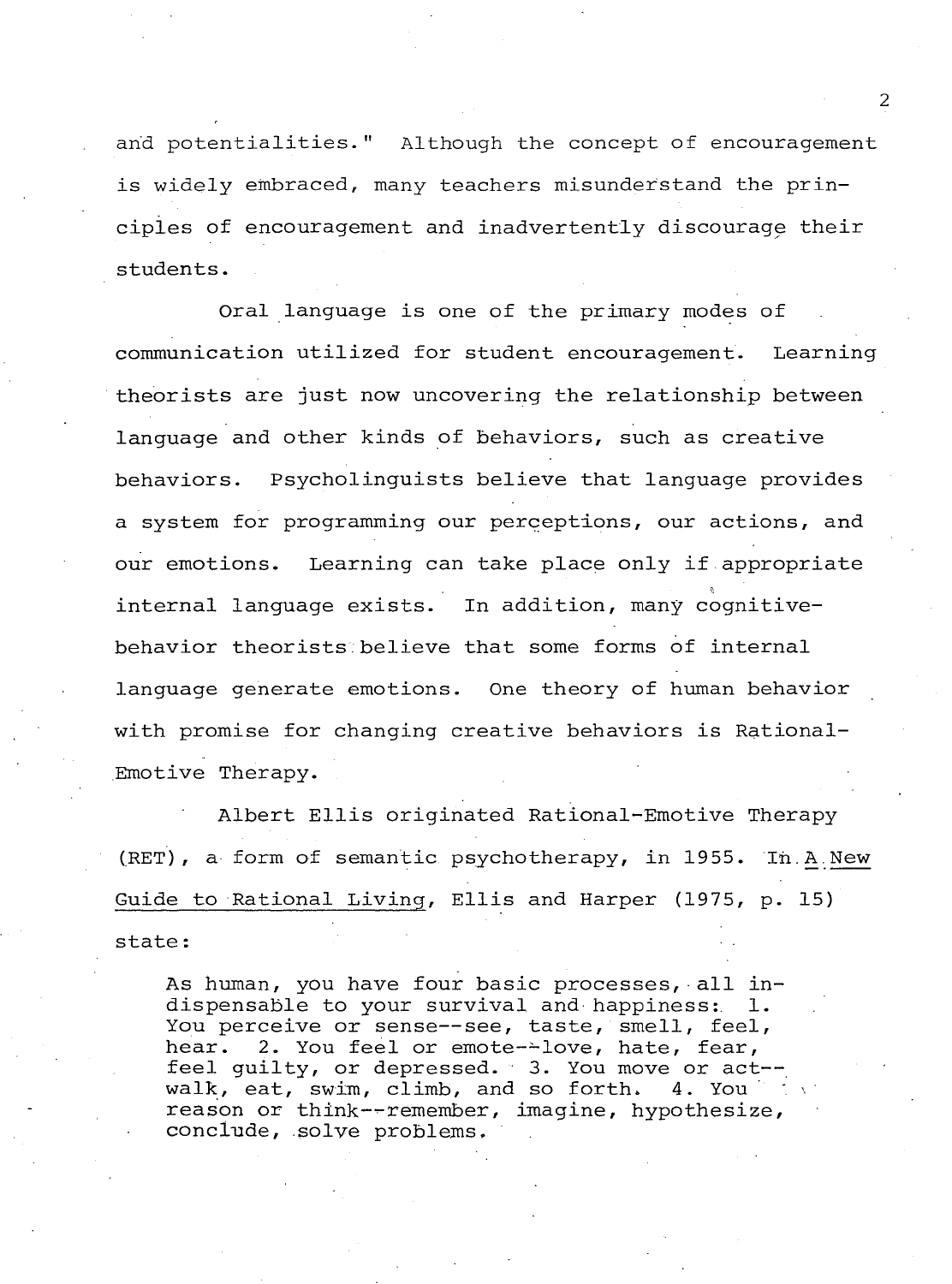**People usually experience these four basic life processes simultaneously or in some degree of overlap, instead of independently. Ellis emphasizes the failure to** exercise control over one's emotions as the central problem **or obstacle to the full development of our potentialities as human beings. .»**

**The primary consideration of RET is the possibility of altering inappropriate emotions and thus behaviors by semantic therapy. Can emotions be manipulated so that behavior changes? Ellis (1977, p. 4) says, "People invariably talk to themselves (and others) and the kinds of things they say to themselves, as well as the forms in which they say these things, significantly affect their emotions and behavior. . . ."**

**RET advances the idea that people tell themselves a variety of sane (rational) and crazy (irrational) things. One of the best methods that can be used to change behavior consists of one's being cognizant of and disputing his or her irrational verbalizations. Rational self-talk can be substituted for irrational self-talk. in addition, the use of rational language patterns can influence the behavior of others.**

**Children learn attitudes by observing and copying their parents, teachers, and other significant adults, much as they learn language. If children observe adults expressing their feelings -in a constructive, positive manner**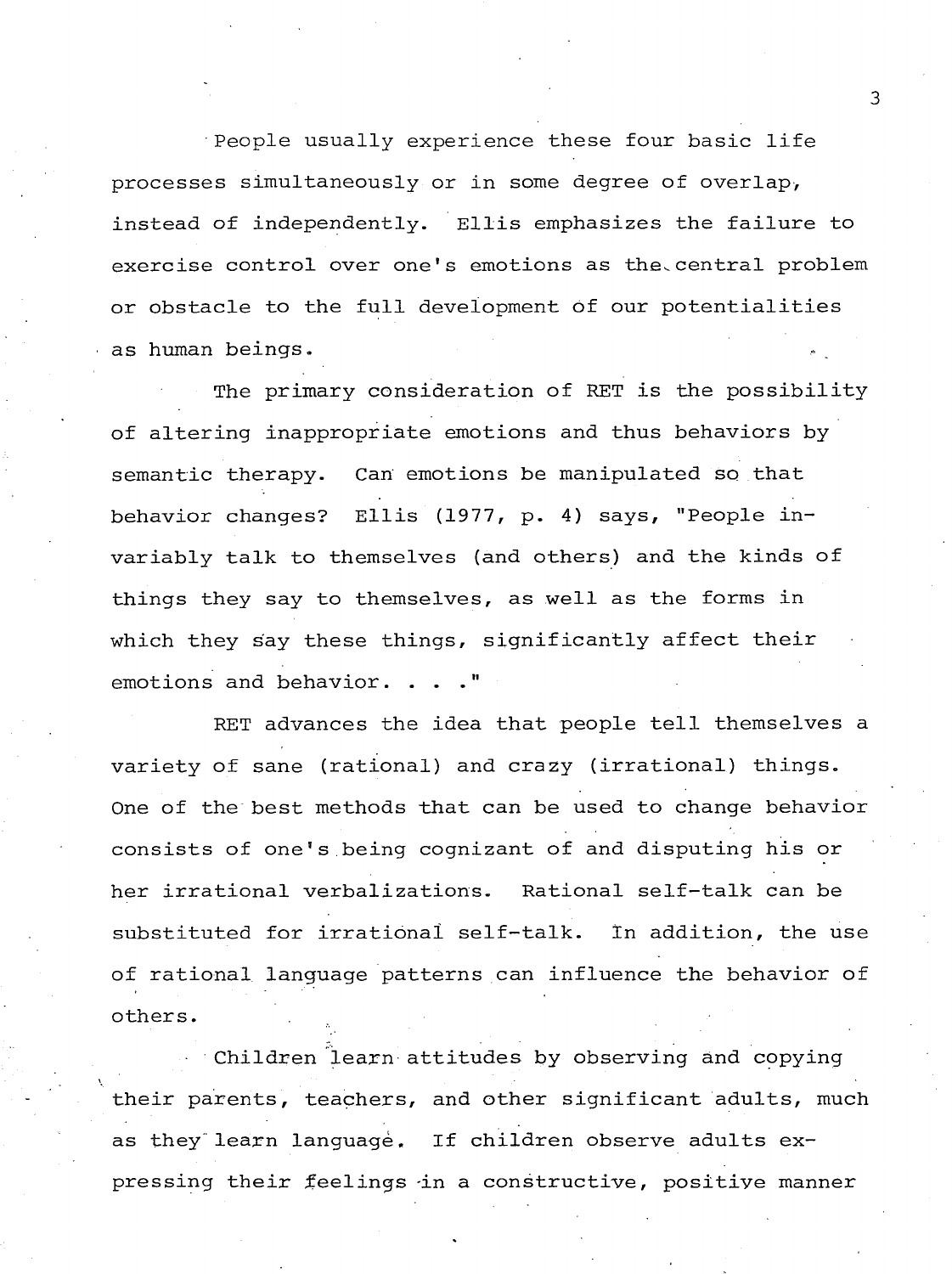**and using a language system which avoids overgeneralizations and absolutes they will likely adopt these behaviors. Consequently, children would probably be influenced.to use this new communication system. If children are influenced to develop a more rational belief system and language their behavior would likely reflect this.**

**Art educators can benefit from the incorporation of many RET principles within their classrooms, Some specific areas where RET would prove beneficial are as follows: development of a descriptive art vocabulary, encouragement during the working period, evaluation of student work, and renewed motivation of discouraged students.**

**Four hypotheses will be investigated in this paper. Children who are exposed to the use of a rational belief system and language pattern (RET) by art instructors will exhibit positive changes in the artistic quality of their art work. Students exposed to RET will feel discouraged less often. Students can be remotivated more easily when RET is implemented in the classroom. The final hypothesis is that students will develop a rational system of selfeyaluative behaviors with respect to their own and others' art work if they have experienced a learning environment where RET is practiced. Each hypothesis stated above will be explored by a review of the aims and methods of RET and applications made to art learning..**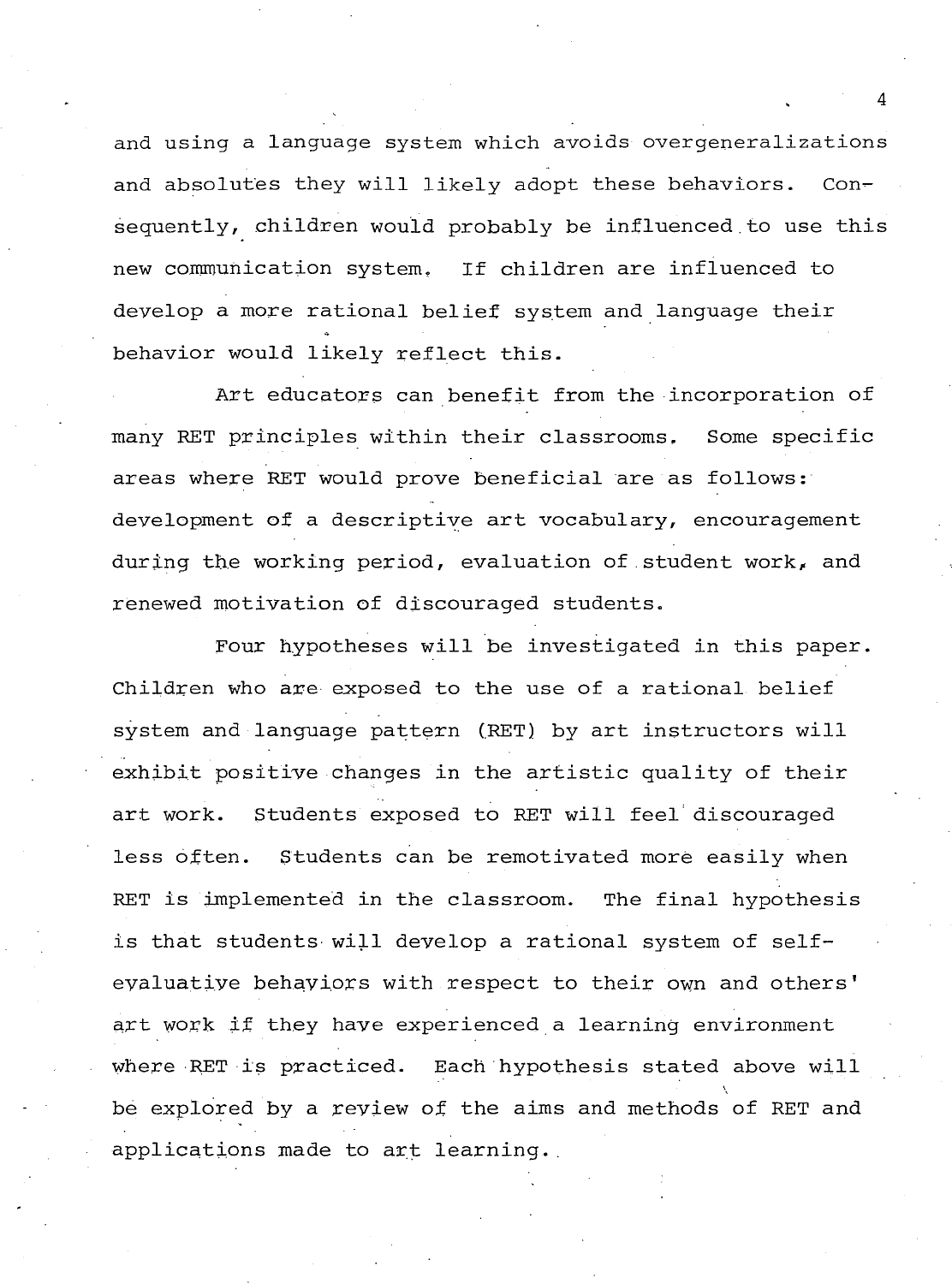# **RATIONAL-EMOTIVE THERAPY THEORIES**

**In "Rational-Emotive Therapy: Research Data That Support the Clinical and Personality Hypotheses of RET and Other Modes of Cognitive-Behavior Therapy," Ellis (1977) discusses most of the major RET hypotheses and cites empirical confirmation on each. Four of these hypotheses are significant in the context of art learning.**

#### **Thinking Creates Emotion**

**Thought as formative to emotions is a concept central to RET. People frequently perceive, emote, act, and think in an overlapping manner. Emotions and behaviors are not simply reactions to something in the environment, but are influenced by thoughts and beliefs about the environment. In RET this is called the ABC theory; A = an activating event, B = beliefs and thoughts about A, and C = the emotional consequence of resultant behavior.**

**Peoples' emotions or reactions to an event in their environment are largely affected by the semantic processes and self-statements they utilize. Humans possess the ability to change their internalized attitudes and self-statements and thereby significantly change their behavior.**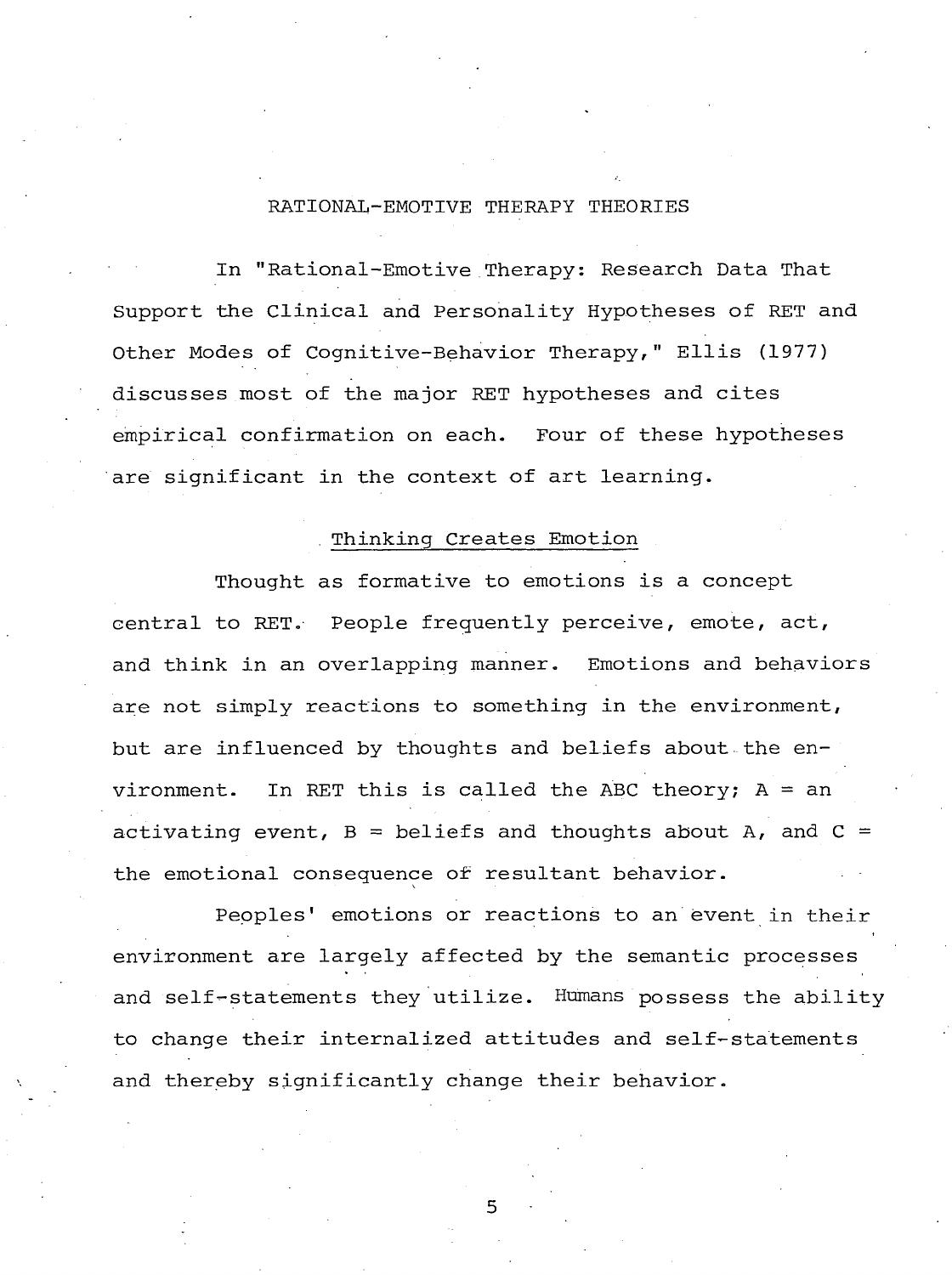# **Irrational Thinking**

**Most' people possess several irrational ideas about significant areas of their lives and these irrational ideas interfere. with the attainment of appropriate thoughts, emotions, and behaviors. Some art students believe that abstract forms of art are worthless, for example, or could be done by any four-year-old. RET subscribers believe that people can be retrained to accept newer, more rational, and more empirical belief systems through a process of disputing, challenging, and questioning.**

**Another form of irrational thinking is absolutistic thinking, which consists of dogmatically believed shoulds, musts, oughts, and their subsequently emoted awfuls and terribles. People frequently believe such things as "I must do perfectly on my sculpture or it will be awful." Another kind of absolutistic irrational self-talk is characterized by such words as never and always. Students sometimes believe these over-generalizations, such as "I always do badly in art," thus dooming themselves to failure before they begin to work.**

#### **Self-Rating**

**People have strong innate and acquired tendencies to rate their feelings and actions as bad or good. In this process they inevitably;rate their entire being or self as good or bad as well. RET strives to show people that their**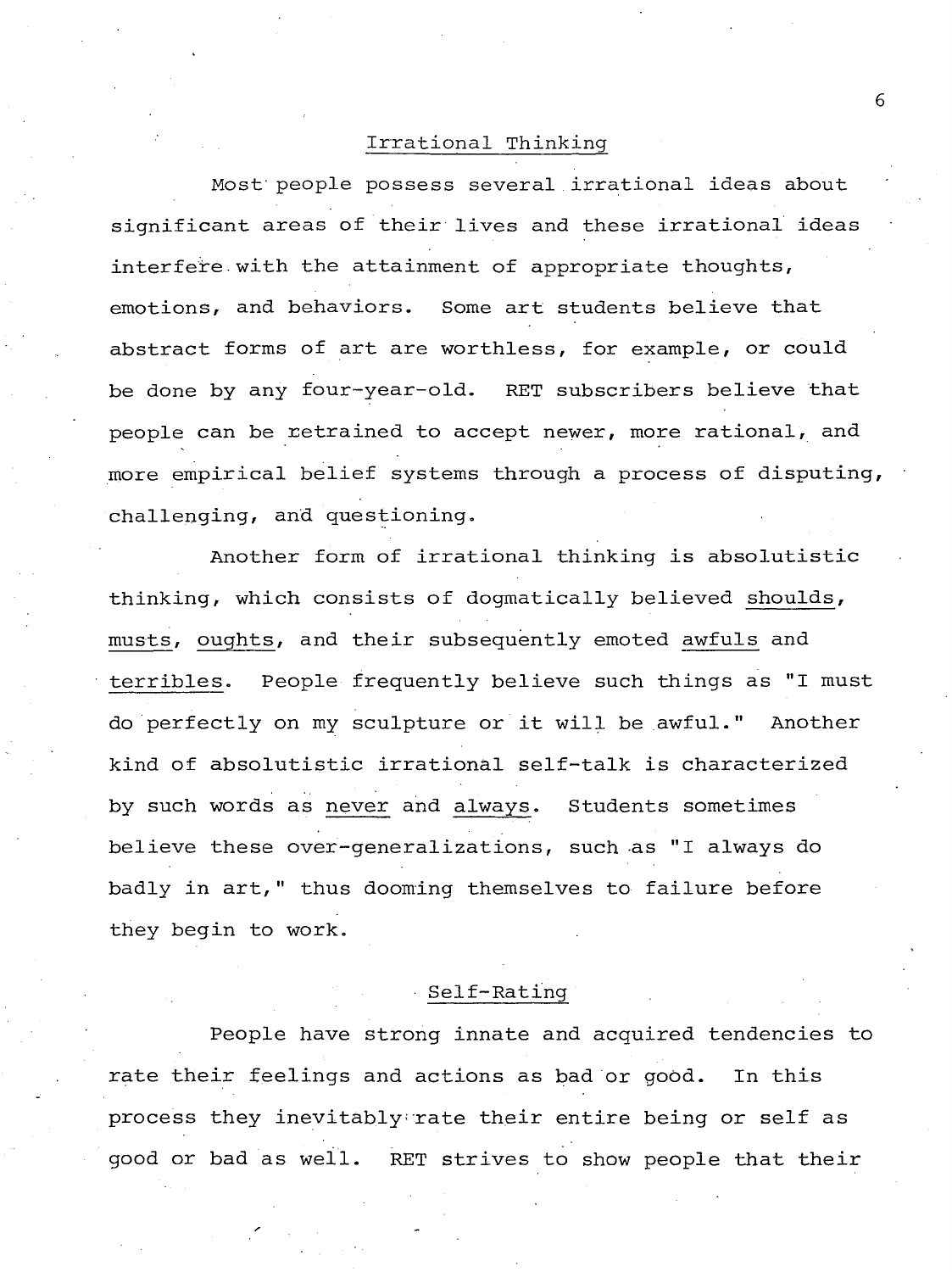**actions and thoughts are simply actions and thoughts, and** that they are separate from their inherent worth as a person. **A student who frequently spills paint and makes messes might think.that he or she is a bad art student and, thus, a bad person. He or she could be shown with rational methods that spilling paint is unfortunate but that it is not terrible, nor does it make him or her a bad art student or a bad person.**

## **Locus Of Control**

**When people view their behaviors and others' responses to them as being acts of fate or luck (external locus of control) they behave and feel differently than if they view aspects of their life as being within their control (internal locus of control). Many art students believe that they have no talent and so can never learn to draw. People who view events as externally caused tend to avoid some life situations rather than face selfresponsibilities in life. With the use of RET people can begin to understand that, to a large degree, they can take control of their thoughts, feelings, and actions.**

# **The Language of E-Prime**

**In recent years an attempt has been made to rewrite some basic RET texts, in E-prime•in the hope of extending ■ their efficacy. Simply stated, E-prime is English minus all forms of the verb to be. Bourland (1966, p. 112) proposes**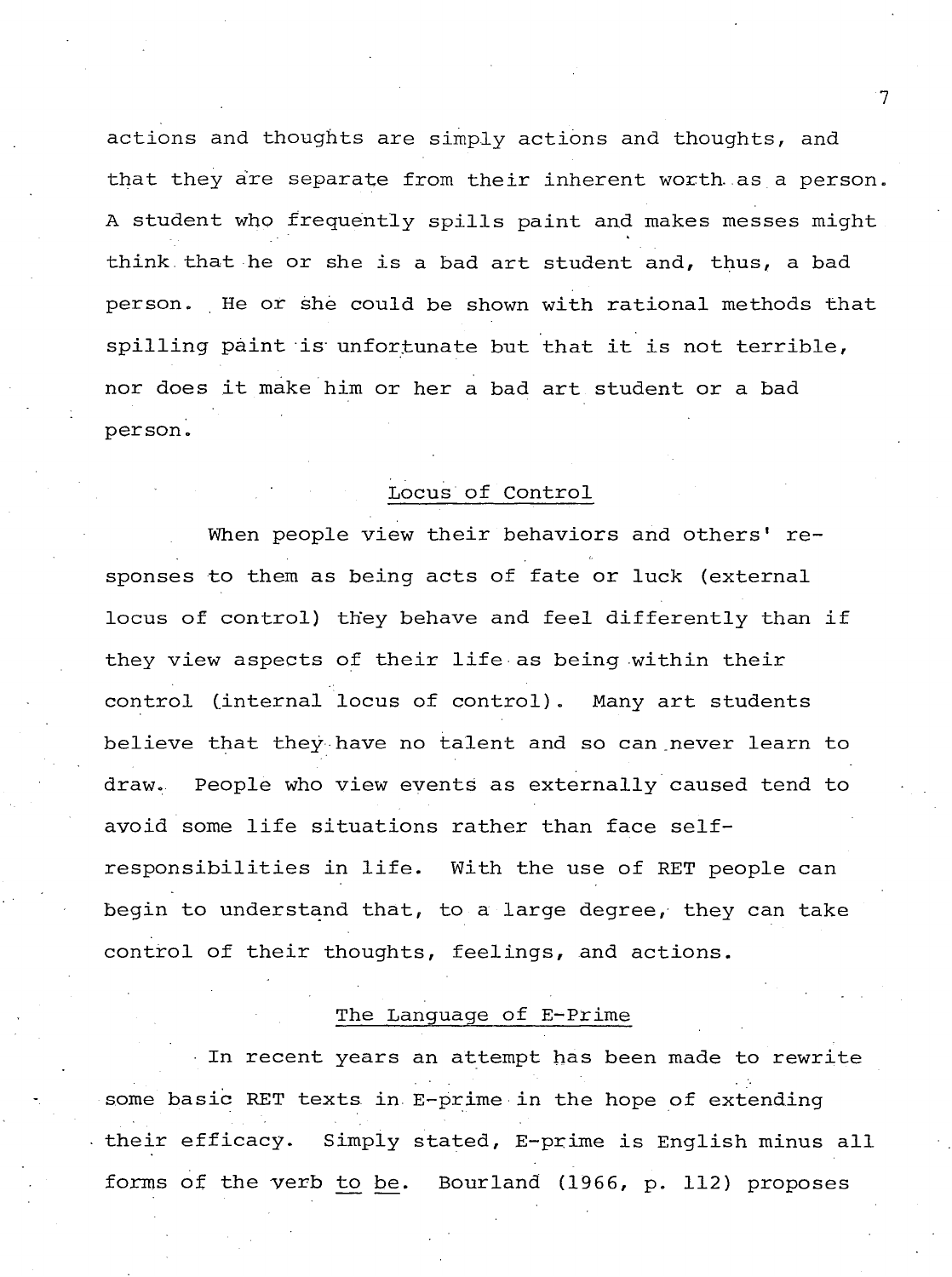**this semantically interesting alteration in the English language. "If we represent the whole of the English language as E, and the linguistic element 'to be' with all its inflectional forms by e, then this paper concerns the language**  $E'$ , defined as:  $E' = E - e$ ."

**One of the first people, to warn of the use of the verb to be was Alfred Korzybski. In Science and Sanity he wrote:**

**For thousands of years, millions upon millions of humans have used a great deal of their nervous energy in worrying upon delusional questions, forced** upon them by the pernicious "is" of identity, such<br>as: "What is an object?", "What is life?", "What is "What is an object?", "What is life?", "What is hell?", "What is heaven?", "What is space?", "What is<br>time?", and an endless array of such irritants. The time?", and an endless array of such irritants. **answer, based on the human discrimination of orders of abstractions and so proper human evaluation, is definite\* undeniable, simple, and unique; "Whatever one might say something 'is., ' it \_is not. " Whatever we might say belongs to the verbal level and not to the un-Speakable, objective levels (Korzybski, 1958, pp. 4 08-409) .**

**In A New Guide to Rational Living, Ellis and Harper (1975) note some advantages to the use of E-prime.**

- **1. We eliminate some essentially unanswerable questions, such as "What is art?"**
- **2. We eliminate some misleading abbreviations, such as . "That is the right thing to do."**
- **3. We reveal some usually hidden people to whom certain information and feelings are credited. Rather than "It has been found that"'— which is**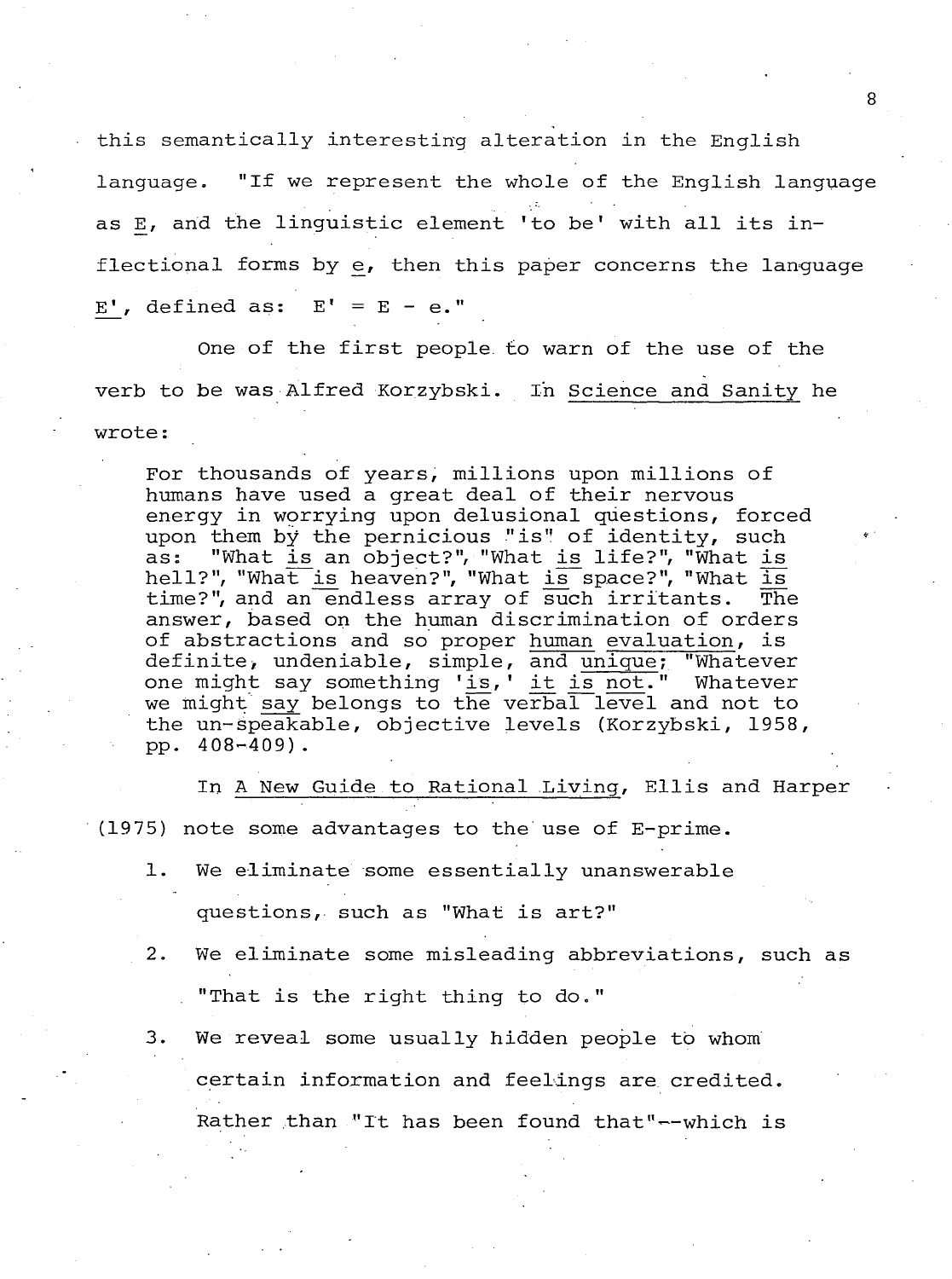**exceptionally vague— it is better to say that "In his study X found. ..."**

- We expand our awareness of the linguistic environ**ment and find ways to improve these conditions. "My teachers are the source of all my problems" can be seen instead as, "My teachers criticize me harshly; I take them seriously and therefore upset myself."**
- **5. We eliminate the finality and completeness implied when we use the verb to be, such as roses are red, which strongly implies that all roses at all times possess^ redness.**
- **6. We eliminate absolutistic, self-fulfilling prophecies and labeling, such as "I am a failure and I will always be a failure," or "I have never been any good in art."**

**Bourland and Ellis hypothesize that people will tend to hold more.rational and sensible beliefs and will emotionalize in a less self-defeating manner when they become accustomed to thinking and speaking in this kind of language When we practice this form of language we give up most of** the passive voice, the subjunctive mode, and subjectprediate language (roses are red) becomes impossible. We **thus.become forced to use action verbs,./which are more functional and straightforward.**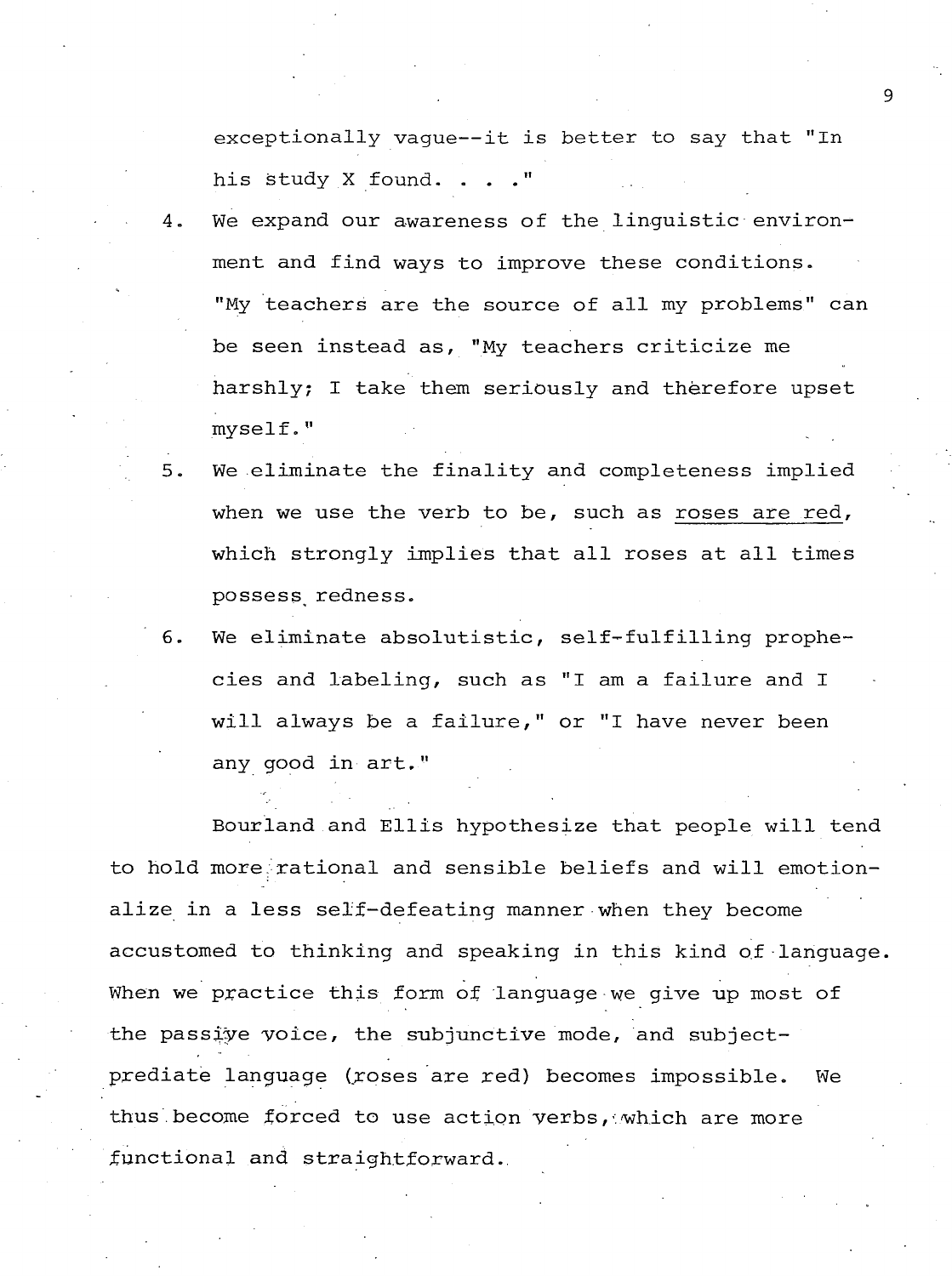#### **APPLICATIONS TO ART EDUCATION**

**. . " talk; ain fOBter. constructive change. ■. But it must be the right kind of talk.**

**. . . certain kinds of messages have a therapeutic or healthy effect on people. They make people feel better, encourage them to talk, help them express their feelings,, foster a feeling of worth or self-esteem, reduce threat or fear, facilitate growth and constructive change (Gordon, 1974, p. 59) .**

**Most teachers can learn to communicate more rationally and become more effective helping agents. By instituting a series of RET practices in their classrooms teachers can facilitate many of the qualities Gordon mentions within their regular interactions with students. Some specific applications of RET in the art classroom are discussed in the following section of the paper: how rational belief systems and language patterns of art teachers can influence student art behaviors, minimize discouragement, aid in renewing motivation, and encourage students to develop self-evaluative behaviors with respect to art work.**

# **Classroom Exposure to RET Principles and Language Fosters Behavior Change**

**\ Classroom exposure to RET principles and language fosters positive changes in the artistic quality of student work. When teachers demonstrate Verbally a feeling of**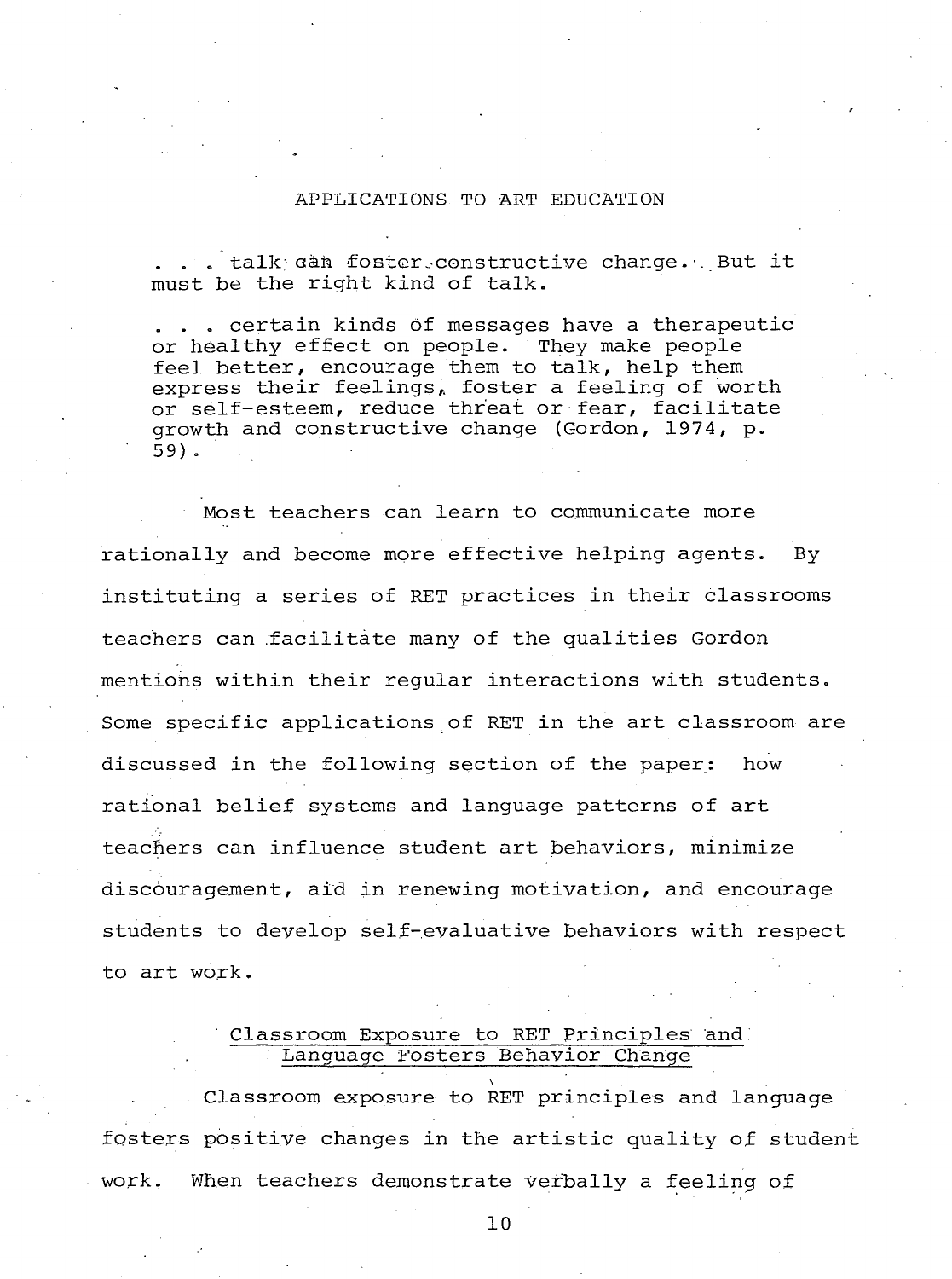**acceptance for their students they possess a powerful tool for producing behavior changes. A student who feels insecure or threatened in an art classroom will not likely be capable of working to his full potential. Thinking habits which generate insecurity can be changed by the teacher. The first step toward changing thinking habits of students requires the establishment of a relationship in which the student feels trust and acceptance. With appropriate language skills teachers can help students learn to accept themselves, to acquire a stronger sense of self-worth, and develop and actualize their inherent potential.**

**Development of a responsive relationship with young people can be fostered by some good listening habits. Young (1974) says to allow periods of uninterrupted listening, and to accept the student's reality perspective regardless of** how distorted or limited it may seem. Gordon (1974) states **that acknowledgment responses, such as nodding, smiling, leaning forward, and verbal cues (ph, I see), tell a student ydu are listening. Some students need further encouragement to talk, The listener may say, "Sounds like that is important to you," or "I am interested, tell me more."**

**Once a trusting relationship has been established students feel less threat in the teacher's discussions or** critiques of their art work. Remarks about work in progress **can be approached with statements that help students question and confront some of their irrational beliefs about**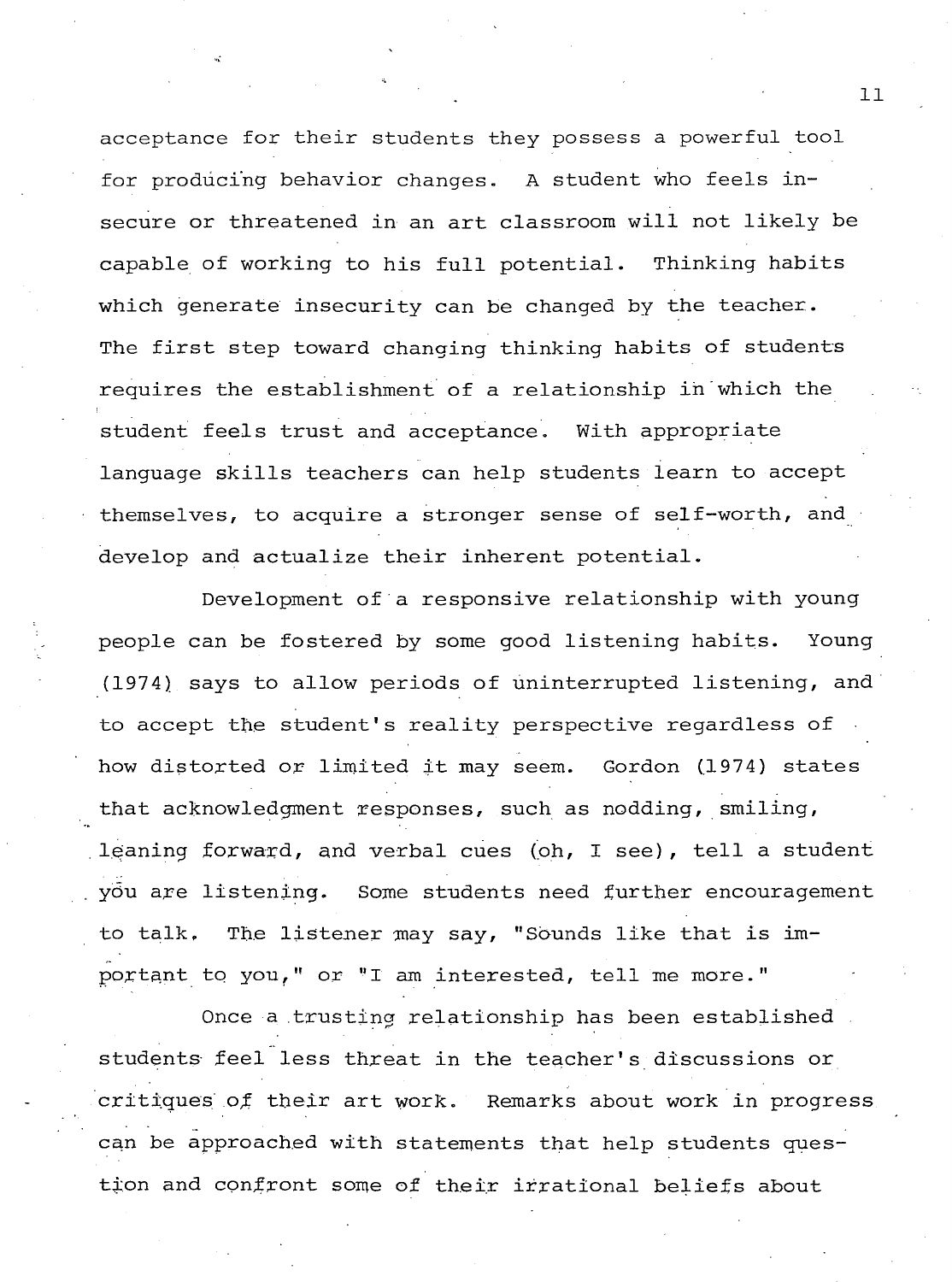**the nature of art and good composition. Specific remarks can be worded semantically to avoid over-generalizations: it is usually better to place your center of interest slightly off center, or it might be better to use a cool color there instead of a warm color. When confronted with absolutes or over-generalizations many students become argumentative and irrational. Besides providing a model of rational communication the teacher can also avoid needless conflicts with the use of RET. It might be concluded that when art students work in an environment where they feel respected and worthwhile and where teacher comments are non-threatening and objective, they will spend an increased amount of timeon-task and the artistic quality of their work will be improved.**

## **Discouragement and Remotivation**

**Discouragement is minimized and remotivation is** aided by the use of RET concepts. The problems of dis**couragement and remotivation are closely related and will be examined together. According to Clements (1976), art students that require special attention during the working period fall into one of three categories: frightened, bored, or discouraged. The frightened student is fearful of censure or ridicule, xThe bored student needs more individualized direction from the teacher. The discouraged student feels inadequate and defeated. Clements (1976)**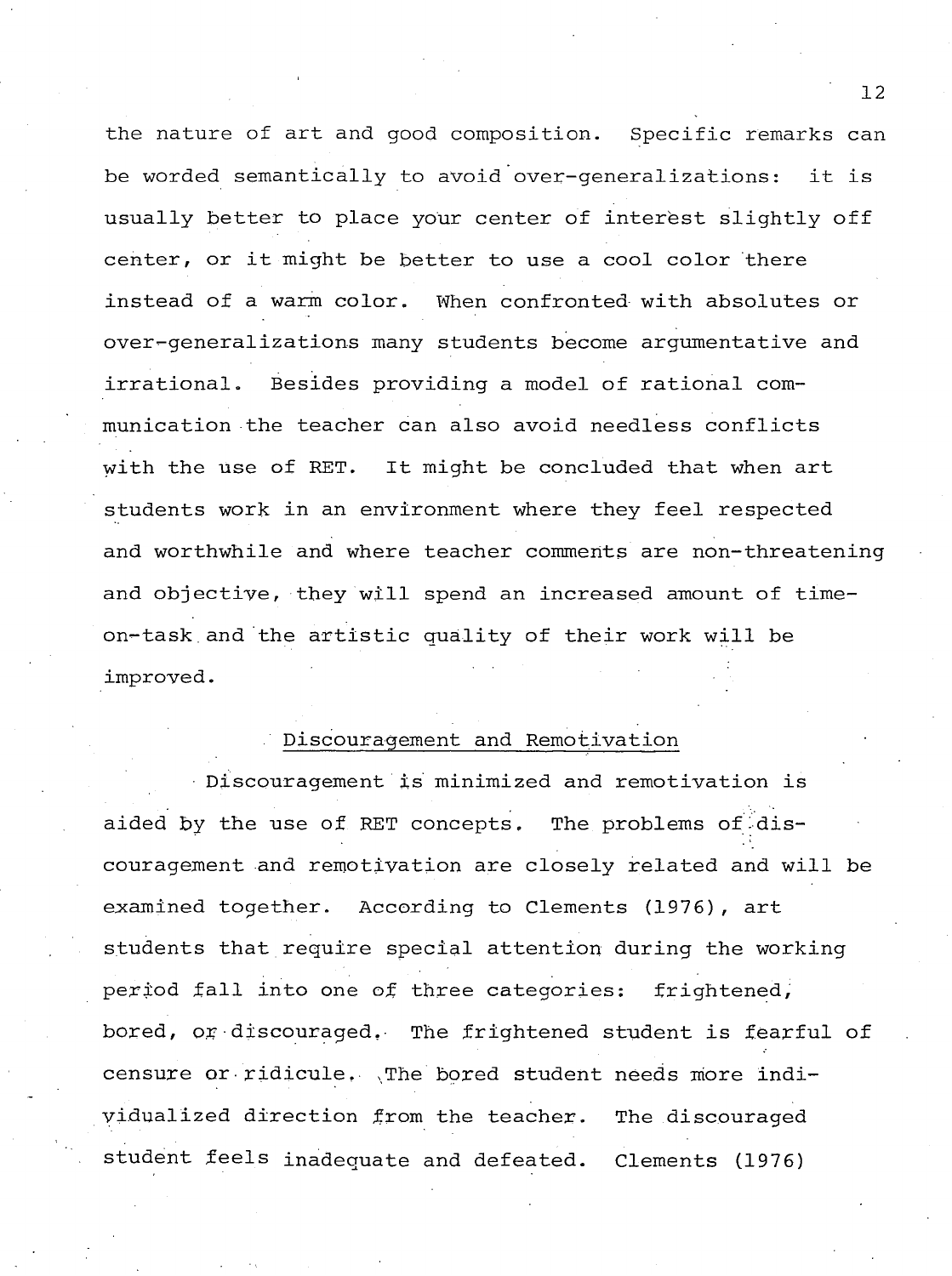**outlines plans for handling each of these problems once they are recognized. However, if RET is practiced in the classroom the problems could be dealt with in a preventive manner and possibly avoided altogether,**

**When a student ceases working remedial RET strategies are necessary. The teacher will probably find it necessary to encourage the non-working student to discuss his problem. Some messages which encourage discussion.are these: "Looks like you are having some difficulty with this assignment," or "You seem to feel frustrated, want to tell me about it?" The teacher's next action is to listen to the student's disclosure, When the teacher receives the student's message he or she must decide what the actual problem is. The accuracy of the teacher's inference is checked or mirrored back to the student. Such, a response might be, "You seem unhappy with, the shapes you have drawn." Once the problem has been accurately described the teacher can suggest improvements. The teacher's responses at all levels will be most effective when absolutes and over—generalizations are avoided.**

# **Developing a Rational System of Self-Evaluative Student Behaviors**

**Students who are exposed to RET principles and language in the art classroom will develop a rational system of evaluative behaviors with respect to their art work and ultimately, to all art work. Children learn value systems and language by copying significant adults. If children**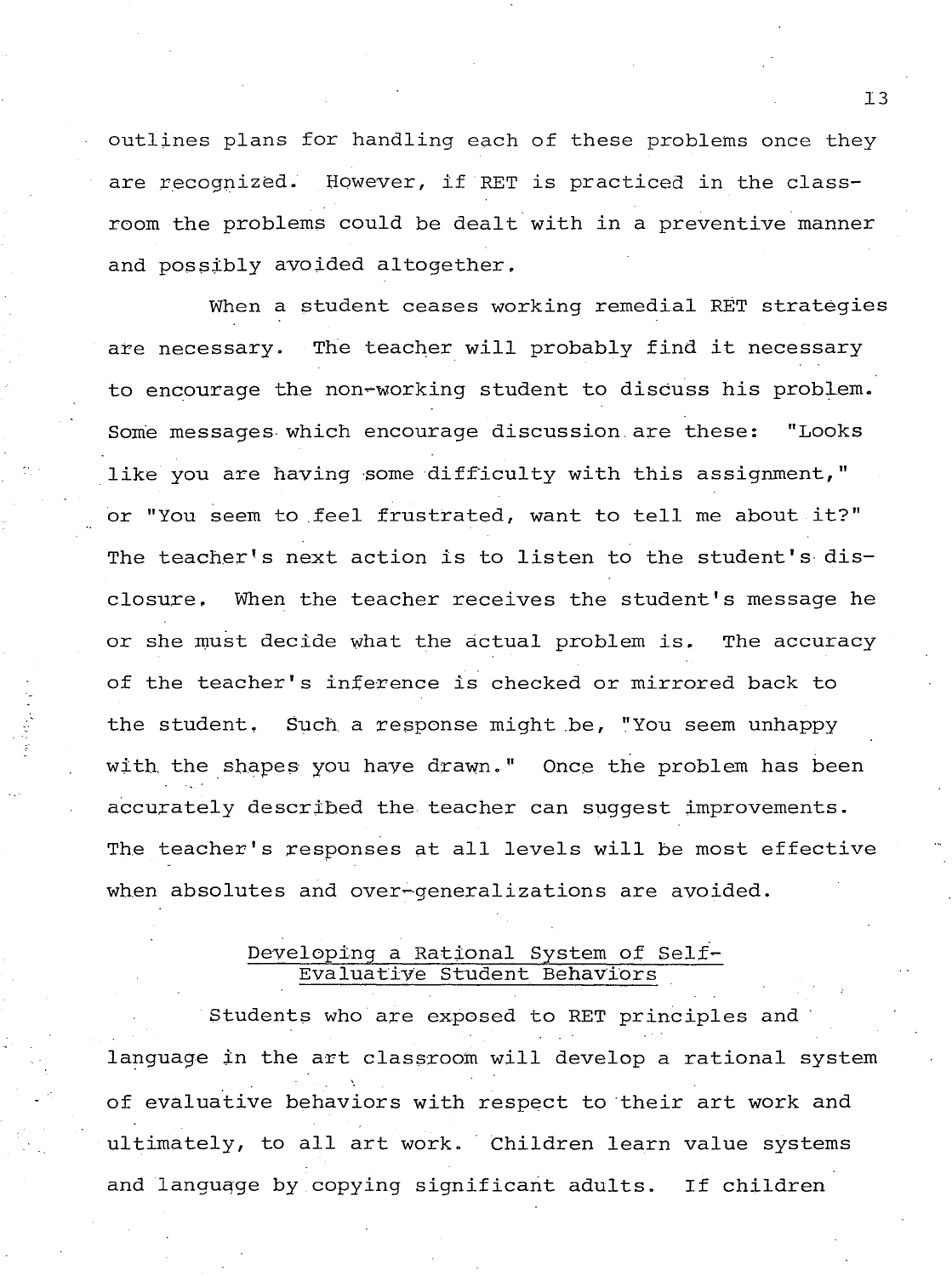**experience rational objective criticism of their art work** there is a strong possibility that they will emulate the **language used by the teacher. They will probably learn to use self-evaluative behaviors which avoid absolutes and overgeneralizations . A rational objective system of art criticism can be fostered at any level of education by the implementation of the following evaluative practices which emphasize RET principles.**

**All description and analysis of student art work will be done with active verbs. The use of the verb to be^ will be avoided. This practice will eliminate the student's tendency to begin an evaluation with a remark such as it is good, it is ugly, or it is interesting. This process will also help students sharpen their skills of observation and description. Better statements will evolve: "Mary's painting exhibits contrast and balance," or "It might have been better to include more detail in the center of the** drawing."

**Offer no criticism unless a suggestion of a way to remedy the problem can be offered. In addition, it may be helpful to mention areas of student work which are acceptable before mentioning problems.**

**Avoid the use of absolutes such as always, never, all, should, must, and ought; as well as negative emotion** producing words like bad, awful, poor, terrible. Choose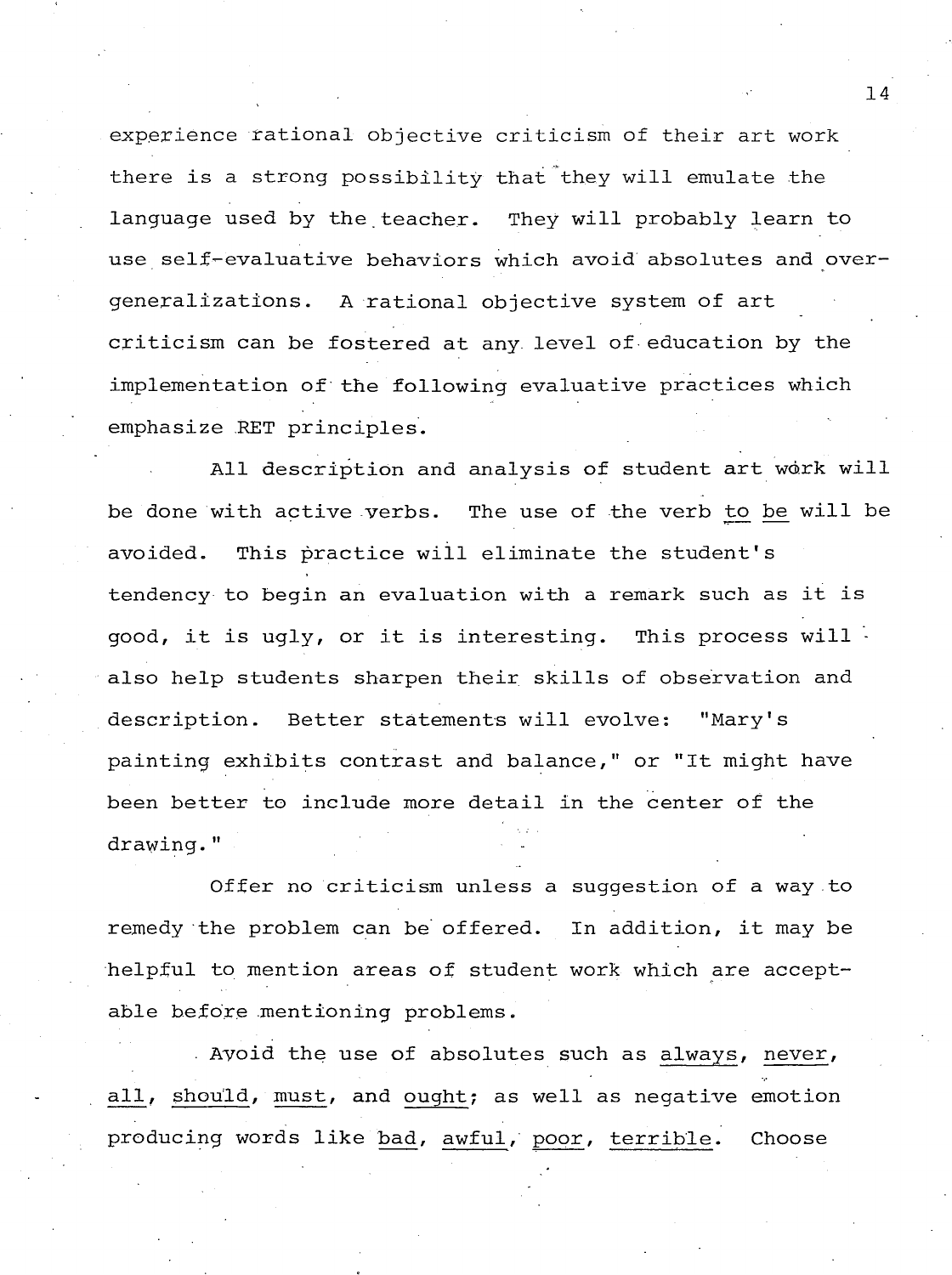**instead frequent, seldom, it might be better, and inappropriate .'**

**Students, will require guidance in the use of E-prime language. A simple explanation to the class about the problems encountered when the verb to be is used, as well as a statement of what you hope to accomplish by the use of Eprime could precede any criticism assignments. A teacherled oral evaluation of art work can serve as a model for students. Additionally, a written criticism assignment in E-prime will help older students become more comfortable with its use. Feldman's (1970) four stages of art criticism --description, analysis, interpretation, and evaluation provide a good model for secondary school students to work with E-prime language. The activity that follows suggests how to include the use of E-prime in a written art criticism** *!* **assignment.**

**1. Description--Make an objective listing of every detail and feature that you see in the work. Avoid the use of the verb to be in your evaluation. Use instead active verbs such as, I see, exhibits,. appears, seems. This phase of the evaluation process draws attention to whatever is worth seeing in the work. It forces you to pause and carefully observe before you make a judgment. Description gives you the opportunity to receive agreement from a group as to what you are seeing and evaluating.**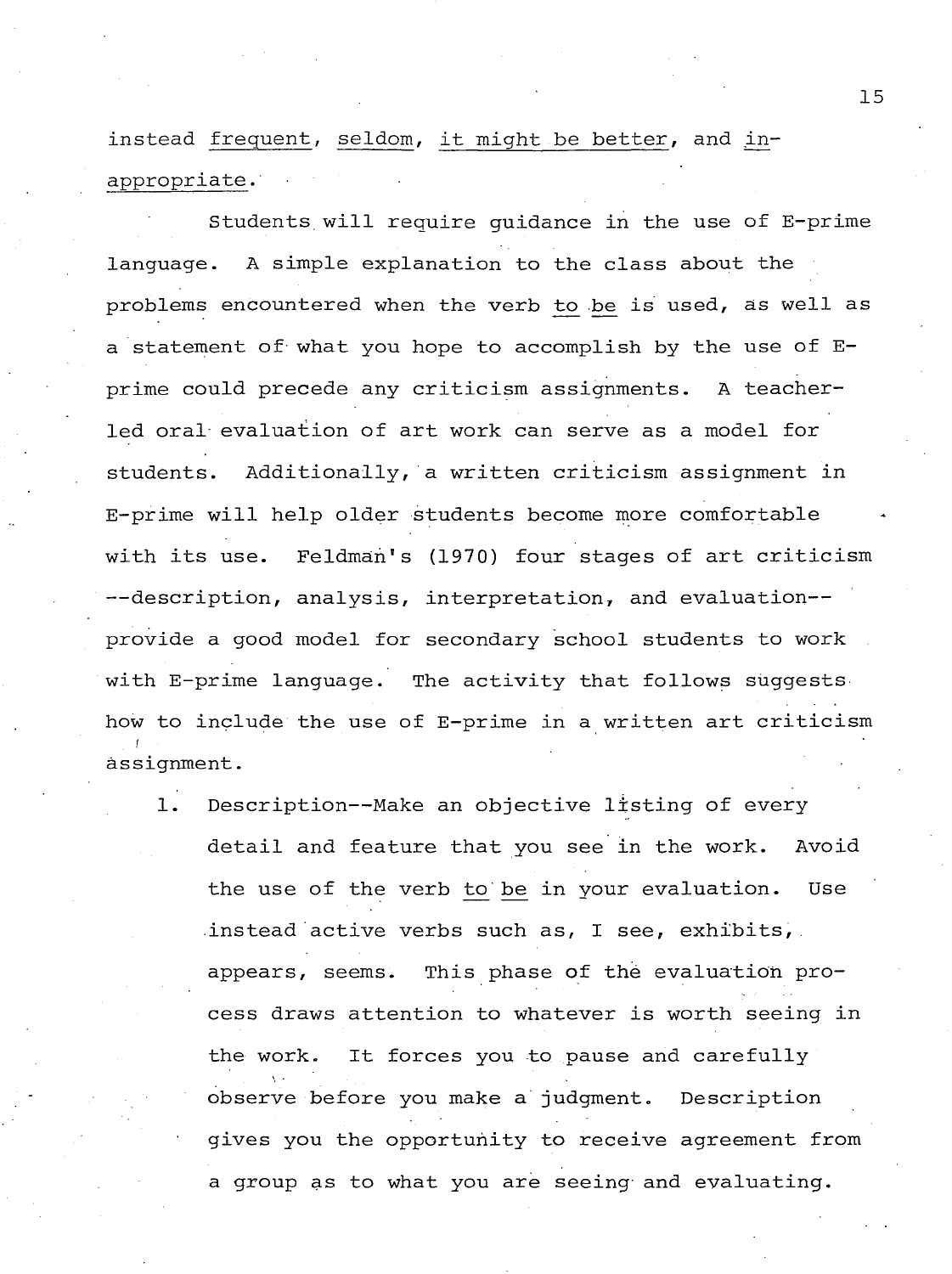- $2.$ **Analysis-'-Describe the relationships among the objects and forms you listed in the above step.. How do the forms affect each other? How do the elements of color and texture relate to the forms and to each other? As before, the use of the verb to be is avoided.**
- $3.$ **Interpretation--This stage of your evaluation is perhaps the most complex. Do not fear being wrong there is no right or wrong answer. What main idea or goal seems to sum up allvyour previous observations? An interpretation can be the statement of some problem the work attempts to solve. The best interpretation of a work would be one that makes sense of the visual data observed and seems most pertinent or meaningful to its viewers. Avoid the verb to be.**
- **Judgment--In this stage of the art criticism you must decide the relative value of the work of art. You may base your evaluation on the basis of the visual pleasure it stimulates, or the emotions it generates, or the effectiveness of its message. Your judgment or opinion about the work will require some substantiation from the three steps above, When you make your judgment use words or phrases which avoid absolute labels such as good, bad, poor., or average. Use instead statements such**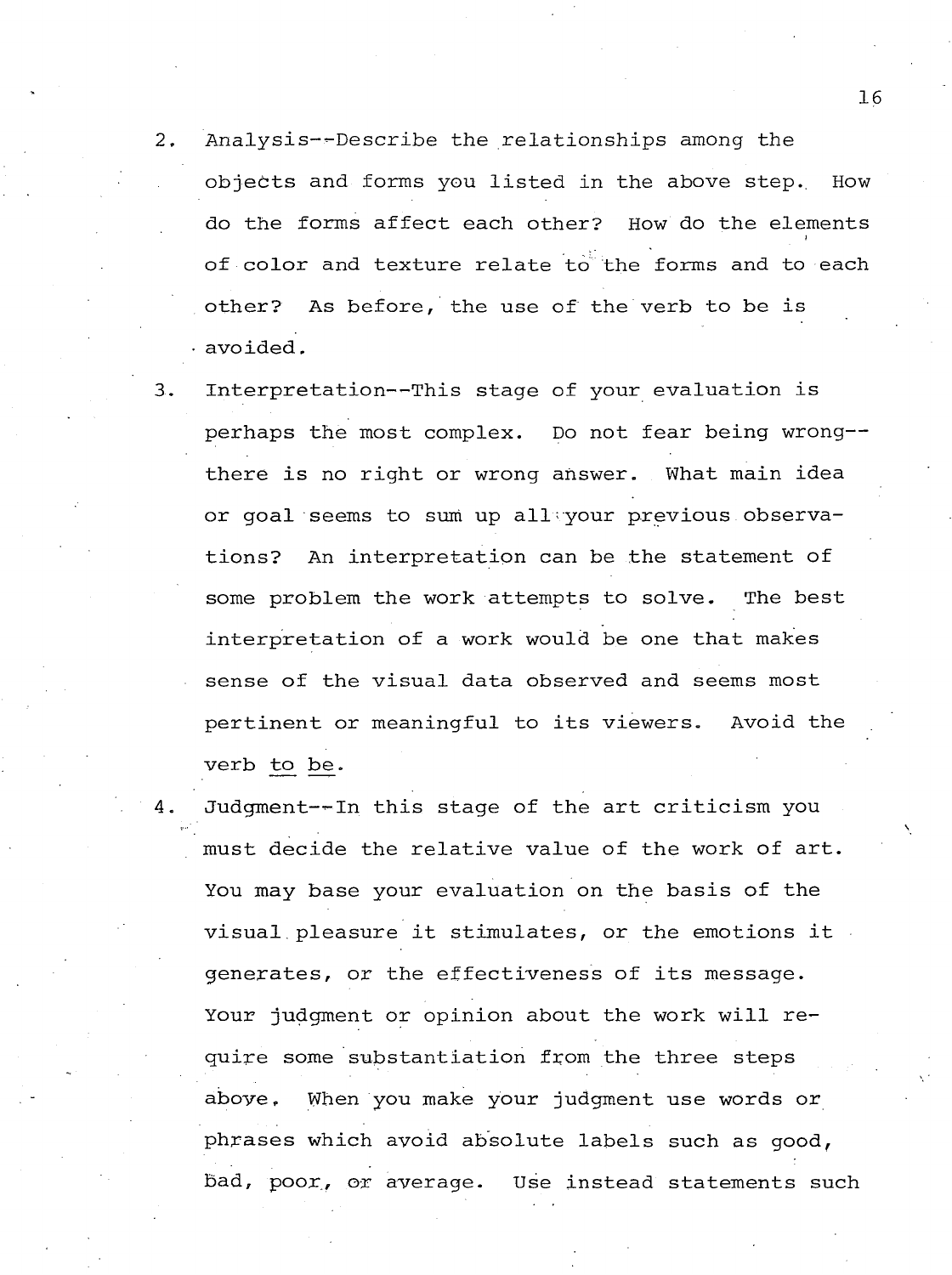**as worth serious attention, seems very valuable, • appears successful, or seems satisfactory.**

#### **Suggestions for Research**

**There has been little or no research undertaken by art'educators on the effects of cognitive^causality and art behaviors. Thus the following suggestions are offered as possible issues for research:**

- **1. Effects of the use of E-prime language on acquisition of descriptive vocabulary in art.**
- **2. The use of varied forms in the artwork of students exposed to Rational-Emotive educational practices in the art classroom.**
- **3. A study of student time spent on-task in an art room where Rational-Emotive educational practices are utilized.**
- **4. Student modeling of E-prime and rational language patterns exhibited by instructor (would simple exposure to E-prime and rational language patterns be sufficient to implement modeling).**

**Research in cognitive-causality and art behaviors would probably indicate that the artistic quality of student work is improved in classrooms where RET activities, prin- . ciples, and language are initiated. Children would most likely be found to model the art vocabulary, evaluative, and valuing systems of their art teacher. And finally, students**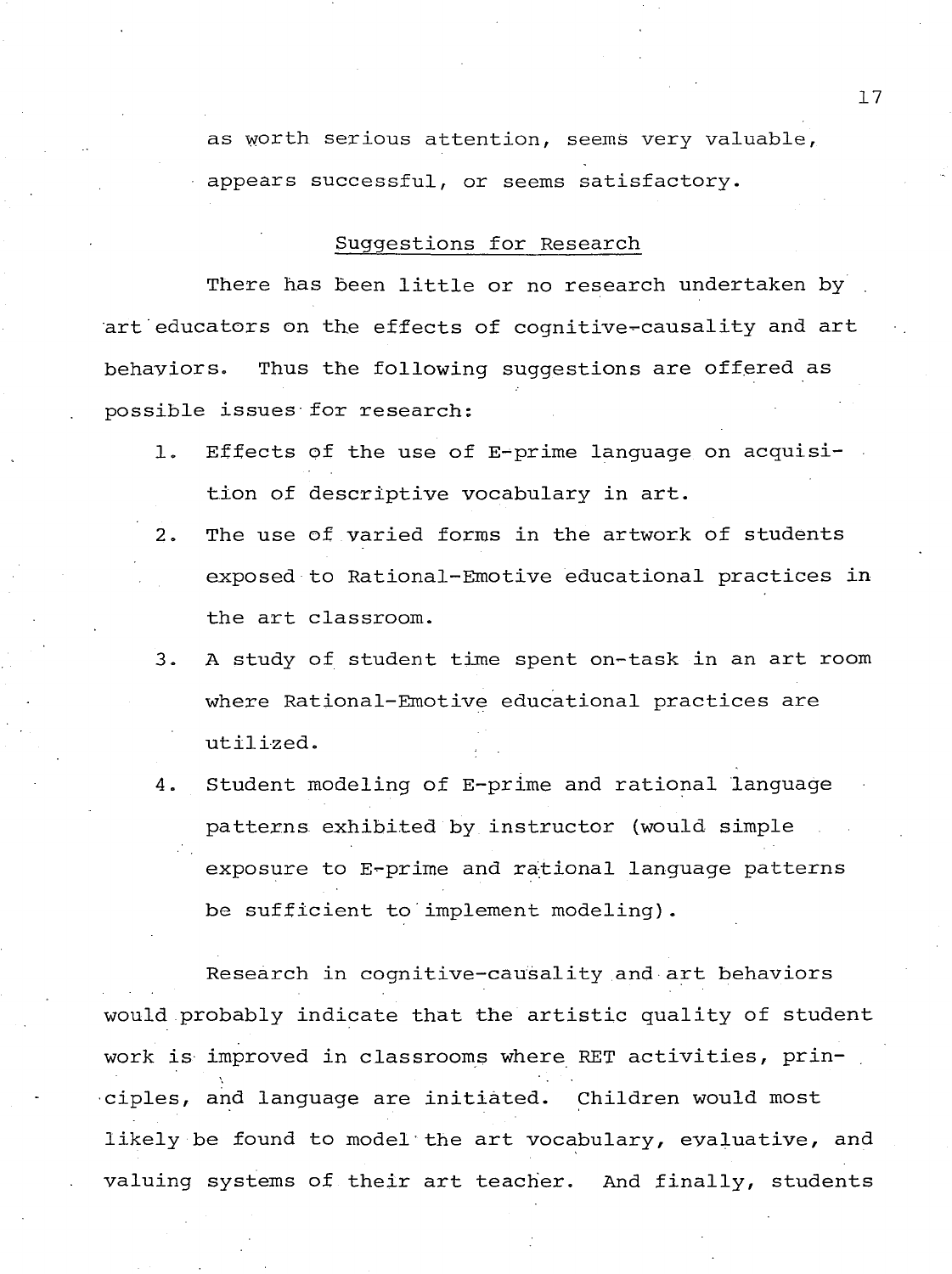**working in classrooms where RET principles and a rational language system are practiced by the instructor would tend to spend more time on^task than similarly skilled students in a control group. •**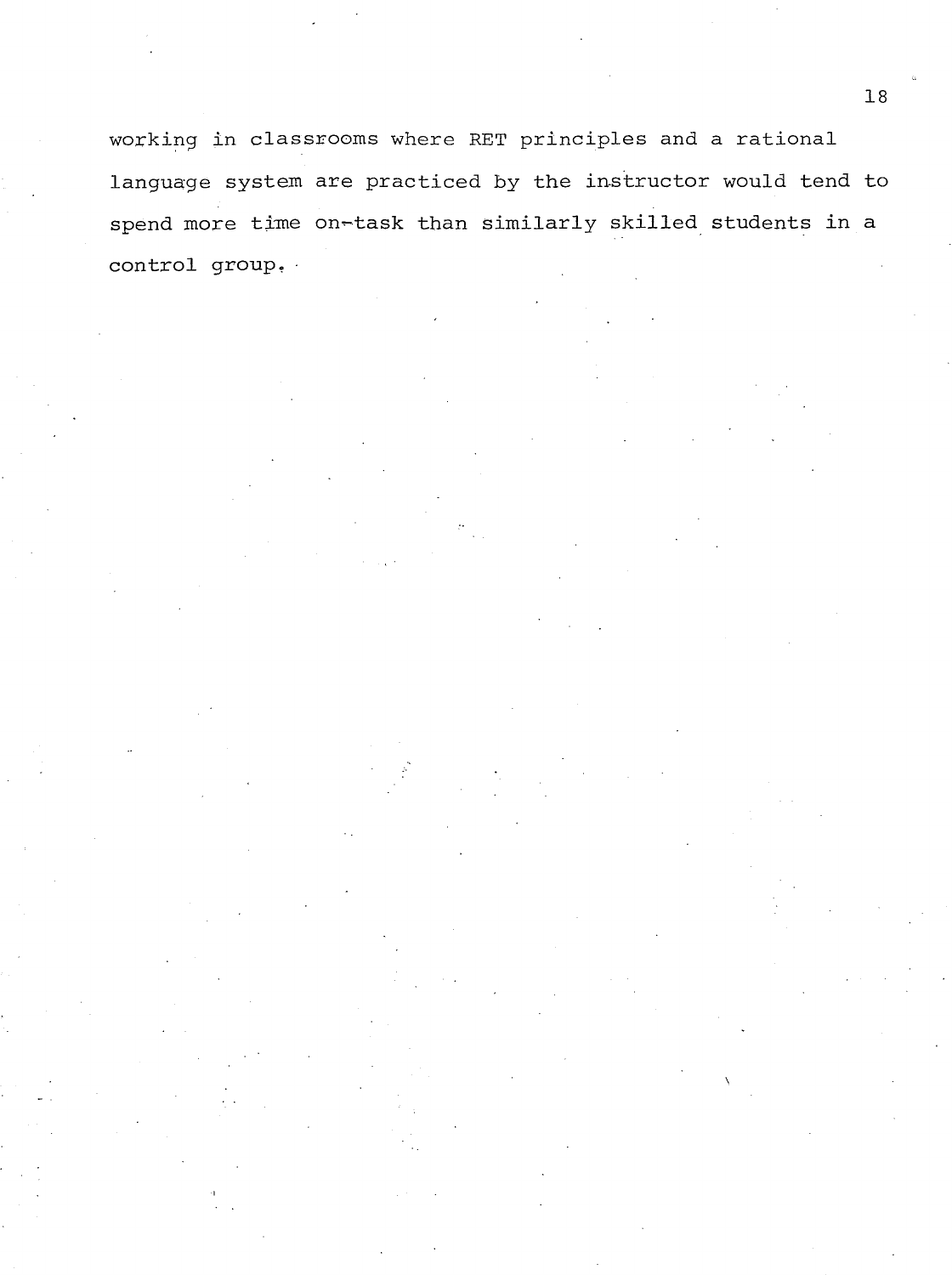#### **SELECTED BIBLIOGRAPHY**

- **Arnheim, R. Visual Thinking. Berkeley: University of** California Press, 1969.
- **Bolton, S. L. "Oral language production as an aid to aesthetic learning." Art Education, 1973, 26 (9) , 14-15.**
- Bourland, D. D., Jr. "A linguistic note: Writing in **E-prime." General Semantics Bulletin, 1965-1966 , 32-33, 111-114.**
- Clements, R. D. "Encouragement: Toward CBTE in the art **working period; five steps in giving students** support." Art Education, 1976, 29(4), 7-12.
- **Costello, R. T. , and D. Dougherty. "Rational behavior training in the classroom." Rational Living, 1977, L2 (1), 13-15.**
- **Cromer, J. L. "The influence of verbal language on aesthetic performance." Art Education, 1975, 28(2), 14-17.**
- **De Voge, C. "A behavioral approach to RET with children." Rational Living, 1974, 9\_(1) , 23-26.**
- **Dreikurs, R., and L. Grey. A Parents' Guide to Child** Discipline. New York: Hawthorn Books, 1970.
- **Ellis, A. "Rational-Emotive Therapy: Research data that supports the clinical and personality hypotheses of RET and other modes of cognitive-behavior therapy." The Counseling Psychologist, 1977, 7^(1),'2-20.**
- **Ellis, A., and R. A. Harper. A New Guide to Rational Living. Hollywood: Wilshire Book Co., 1975.**
- Feldman, E. B. Becoming Human Through Art. Englewood Cliffs, N. J.: Prentice-Hall, Inc., 1970.
- **Goodman, D. S. "Improving the quality of human performance through rational behavior training." Training and Development Journal, 1977, 44-50.**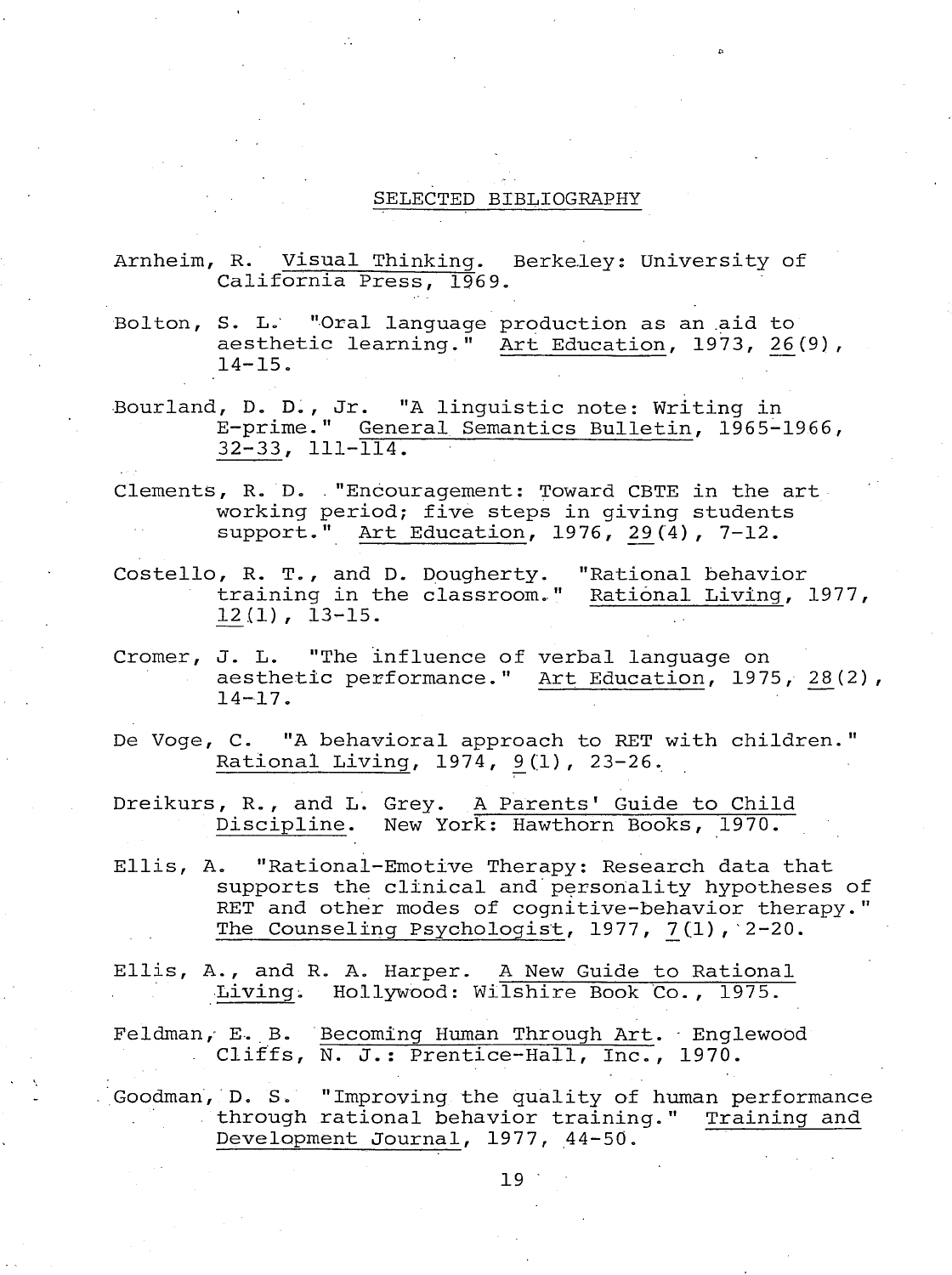- **Gordon, T. Teacher Effectiveness Training. New York: David McKay Company, 1974.**
- **Knaus, W. J. Rational Emotive Education: A Manual for Elementary School Teachers. New York: Institute for Rational Living, 1979.**
- **Knaus, W . , and S. Bokor. "The effect of Rational-Emotive Education lessons on anxiety and self-concept in** sixth grade students." Rational Living, 1975, **10(2), 7-10.**
- **Korzybski, A. Science and Sanity. Lakeville: International Non-Aristotelian Library, 1958.**
- **Rossi, A. S. "RET with children: More than child's play." Rational Living, 1977, 1\_2 (2) , 21-24.**
- **"The un-ishness of is." Time Magazine, 1969, May 23, 69.**
- **Young, H. S. "A framework for working with adolescents."** Rational Living, 1974, 9(1), 3-7.